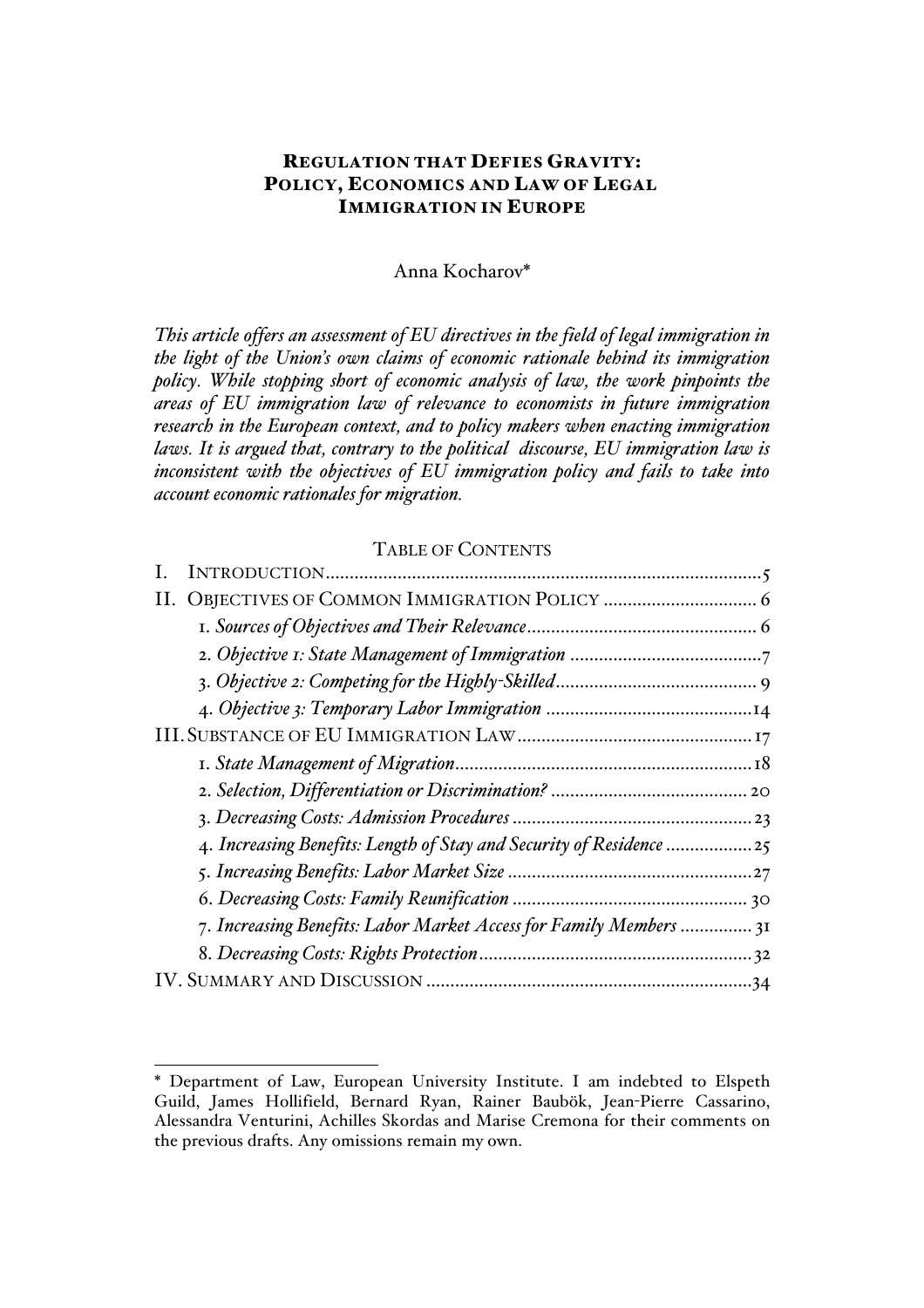### I. INTRODUCTION

EU policy-makers and European governments increasingly favor immigration policy linked to the demand for labor. The proponents of this approach argue that Europe should welcome immigrants who bring with them skills required in our economies, while their opponents claim that this approach dehumanizes migrants ignoring their non-economic needs. This article analyzes the legal substance behind these claims and discusses whether the two seemingly opposing camps can at all be disconnected the way they are portrayed in European politics. To do this, the official objectives of common immigration policy (CIP) of the EU will be matched against the actual effect of the legislation adopted to achieve them, while introducing some basic notions from the economics of migration as benchmark for the policy-law comparison. This will take out the politics from immigration policy and offer a systematic look at how the law is used to achieve CIP goals. Does the substance of law correspond to its declared objectives?

Five caveats apply. First, the analysis is limited common immigration policy as opposed to immigration rooted in international human rights law (refugees and asylum seekers): the rationales and objectives valid for one group of immigrants are not easily transferable to the other, while the body of law applicable to the two types of migrants significantly differs. Second, the analysis is limited to EU Directives on legal as opposed to illegal migration: this is for the sake of space and because legal migration is the most controversial branch of immigration law politically, making the distinction between politics and policy not readily apparent; the match between the policy objectives and the law is less obvious in the Directives on legal immigration, many provisions of which remain optional and openworded. Third, the analysis is limited to the EU law and policy as opposed to the national (implementing) measures. Fourth, while immigration policy is an inherently interdisciplinary field, the analysis presented here omits other factors that may influence immigration flows, such as the general economic situation, the presence of immigrant networks, cultural and historic ties, etc. In the discussion of the economics of migration, for each of the selected factors, the analysis will assume that the other factors remain equal. Fifth, EU policy objectives are taken at their face value, presuming their legitimacy and appropriateness, while questioning instead the feasibility of their accomplishment through the enacted laws. The terms "immigrant", "migrant", and "third-country national" are used interchangeably throughout to refer to persons not in the possession of nationality of any EU or EFTA state, who come to the EU as a primary migrant, as opposed to the second and third generations of third-country nationals and family members of the primary migrant or "sponsor".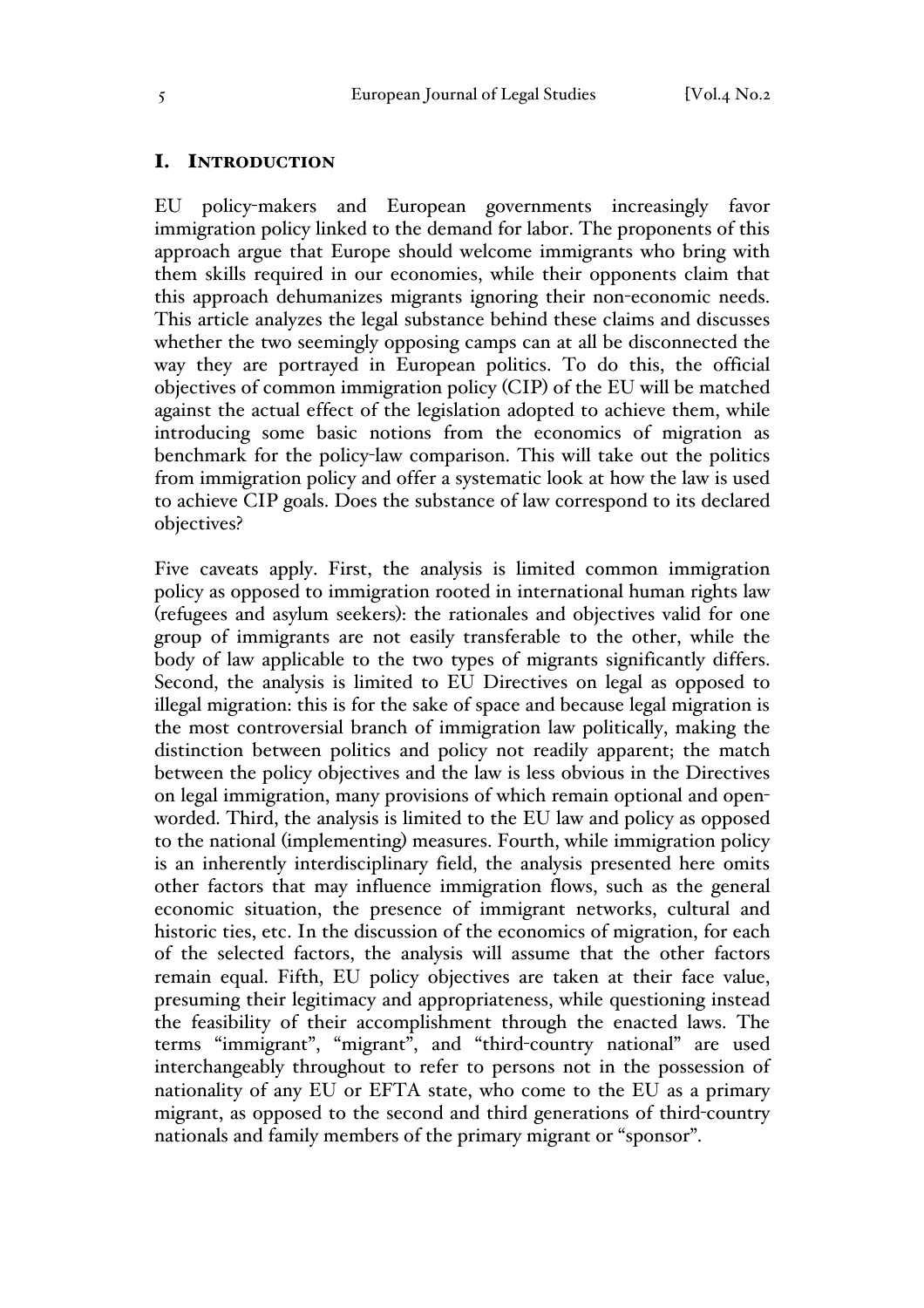The paper proceeds in two parts. *Part I* unpacks the objectives of common immigration policy contained in EU policy documents and legal texts, and discusses how these objectives may be attained. *Part II* analyzes EU immigration law in light of EU policy objectives, using economics of immigration as a tool to evaluate the match between the policy and the law. Results are then summarized and discussed.

# II. OBJECTIVES OF COMMON IMMIGRATION POLICY

## 1. *Sources of Objectives and Their Relevance*

The Amsterdam Treaty reform of 1999 introduced a power for the EU – then the European Community  $-$  to regulate immigration. This new power, however, was not accompanied by any objectives in the text of the Treaty itself, prompting commentators to describe the area of freedom, security and justice (AFSJ), which incorporates the CIP, as "singularly less specific" than other Community policies. The only thing one could infer from the text of the Treaty itself was that EU immigration policy was somehow tied to the establishment of the internal market and the Schengen space.<sup>2</sup> Objectives of the CIP were *de facto* – and, with the Lisbon Treaty, are *de jure*<sup>3</sup> – formulated by the European Council and are found, first, in the Council Conclusions, second, in the policy documents of the Commission, and, third, in the explanatory memoranda to legislative proposals and preambles to the Directives on legal immigration. This fluid system of objective-setting adds flexibility to EU immigration policy while simultaneously rendering it more vulnerable to momentary political concerns of national governments. It has been noted that without concrete objectives listed alongside the competence provisions in the Treaty, the prominence of objectives is diluted, encouraging pragmatic over visionary approach to EU immigration law;<sup>4</sup> proposals on immigration law easily turn into a battle over national sovereignty where each Member State

<sup>&</sup>lt;sup>1</sup> E. Guild and H. Staples, Labor Migration in the European Union' in P. DeBruycker

<sup>(</sup>ed) *The Emergence of a European Immigration Policy* (Bruylant 2003) 214.<br><sup>2</sup> The name itself of the original Title IV EC supports this conclusion: "Visas, Asylum, Immigration and other Policies Related to Free Movement of Persons". The new Title V TFEU, successor to Title IV EC, is called "Area of Freedom, Security and Justice". Its first article, Article 67 TFEU, proclaims that the Union as a whole  $$ as opposed to only the Schengen area in the previous Treaty version – shall constitute AFSJ; however, the second point of this article links EU immigration policy to the absence of internal border controls – and thus back to the Schengen space.

 $3$  Art. 68 TFEU.

<sup>4</sup> G. Papagianni, *Institutional and Policy Dynamics of EU Migration Law* (2006) 197-262.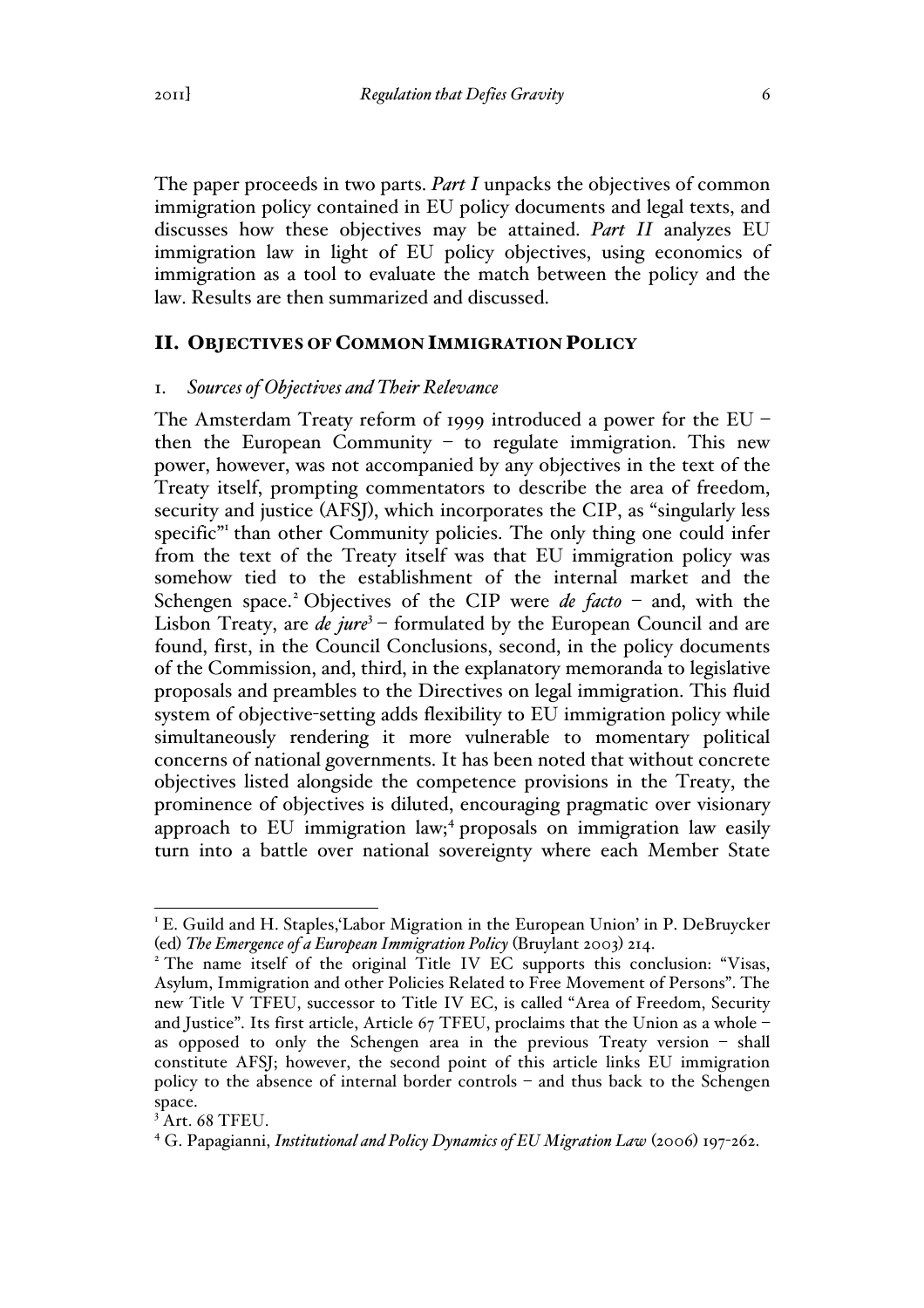seeks to export its model to the EU.<sup>5</sup> EU and national immigration policies should take into account other Union policies in order not to jeopardize the latter. $6$  Consistency, however, is a small consolation for anyone looking for the purpose of Union's immigration law.

With the re-shuffling of the Union's purposes in the Lisbon Treaty and the increasing prominence of the AFSJ, the broad objectives of the CIP are now stated in Article 79 TFEU. This Treaty article restates the three main policy strands formulated over the preceding decade by the European Council. The Union's immigration policy should thus ensure "efficient management of migration flows", "fair treatment" of legally resident thirdcountry nationals, and the prevention of illegal immigration.

## 2. *Objective 1: State Management of Immigration*

Two questions call for answer before proceeding to the substance of EU's "managed immigration policy".

The first is whether and to what extent a state can manage its immigration flow. Management of immigration flow by the state implies two basic functions: (1) capacity of the state to de-select immigrants from entry and residence in its territory and (2) capacity of the state to attract and retain immigrants. The capacity of Member States to restrict immigration is inherently incomplete, not least due to the existing legal framework in international law.<sup>7</sup> On the other hand, the EU has enacted directives on illegal immigration and return, $\frac{8}{3}$  necessary for implementing the Schengen

 <sup>5</sup> S. Boelaert-Suominen, 'Non-EU Nationals and Council Directive 2003/109/EC on the Status of Third-Country Nationals Who Are Long-Term Residents: Five Paces Forward and Possibly Three Paces Back' [2005] C.M.L.Rev. 42; Peers, 'Implementing Equality? The Directive on long-term resident third-country nationals' [2004] EL Rev. 29; Louise Halleskov, 'The Long-Term Residents Directive: A Fulfilment of the Tampere Objective of Near-Equality?' [2005] EJML 7. <sup>6</sup> Joined Cases 281, 283, 284, 285 and 287/85 *Germany and others v. Commission* [1987] ECR 03203. This principle has been adopted in the Lisbon Treaty: for instance, new Article 21(3) TEU on the external action states that "The Union shall ensure consistency between the different areas of its external action and between these and its other policies".

<sup>7</sup> Most notably, Council of Europe Convention for the Protection of Human Rights and Fundamental Freedoms, Rome (4.11.1950) as amended; European Convention on the Legal Status of Migrant Workers (1977); Geneva Convention relating to the status of refugees (1951); ILO C143 Migrant Workers (Supplementary Provisions) Convention (1975); C97 Migration for Employment Convention (Revised) (1949); Cases *Gaygusuz v Austria* (ECHR, 16 September 1996) and *Jabari v Turkey* (ECHR, 11 July 2000).<br><sup>8</sup> Regulation 562/2006 Schengen Borders Code, Directive 2008/115/EC on common

standards and procedures in Member States for returning illegally staying third-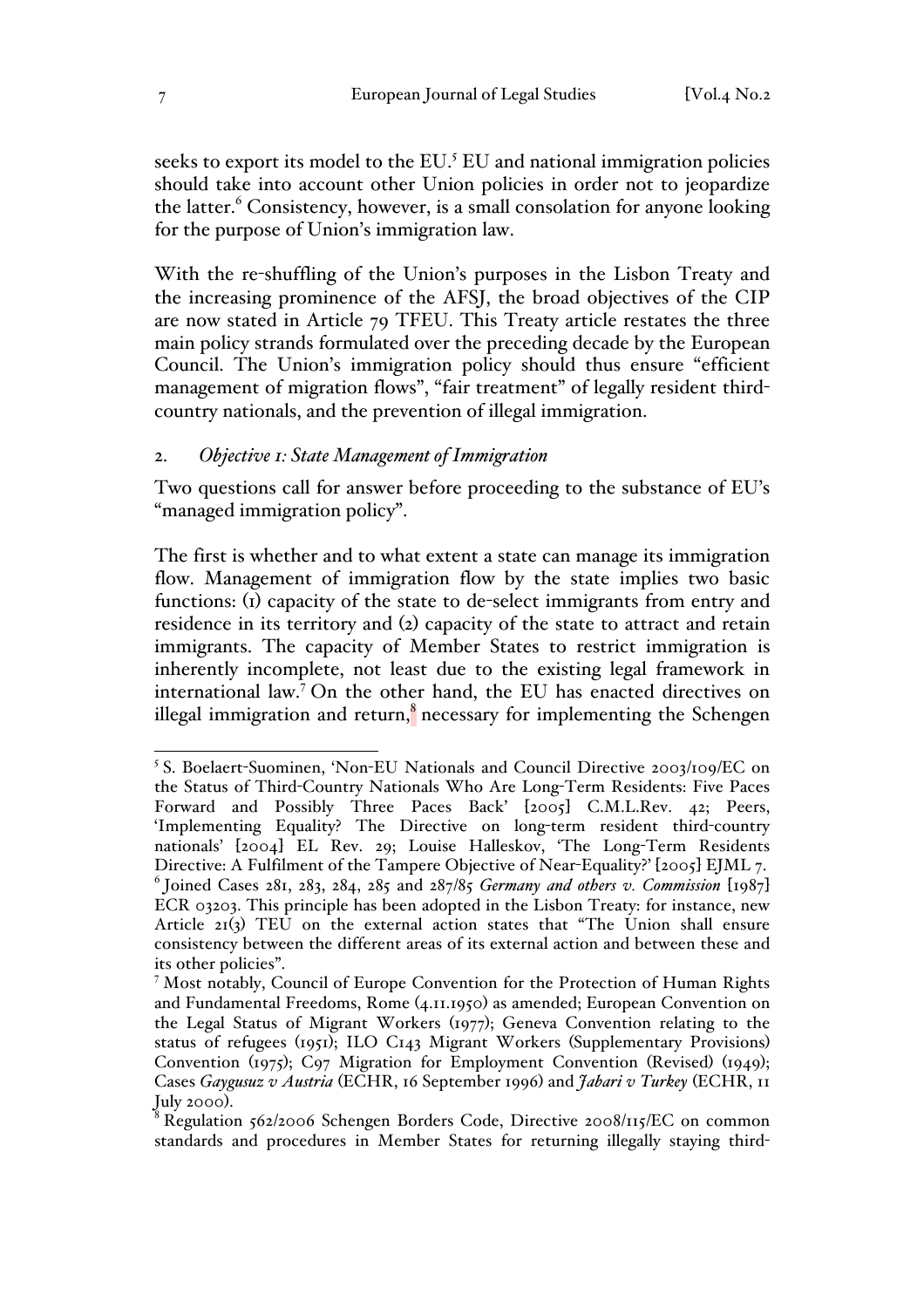space and abolition of internal borders.<sup>9</sup> The competence to restrict is therefore not only regulated but presents fewer open questions as regards the content of policy: foreign nationals may not enter the territory of the state unless specifically authorized either by the state itself, by international or Union law. And here comes in the policy component. If the policy is, as it is in Europe, to encourage immigration by some foreign nationals only, then we need to examine closely the capacity of Member States to attract these people. This capacity is much less restricted by supranational law and is determined instead by a number of factors, including but not limited to the admission policy, legal protection of the rights of migrants, and (economic) situation in the host state. The rest of this article will analyze how EU immigration law affects the capacity of Member States to attract and retain "wanted" immigrants.

The second question of "managed immigration policy" concerns the instruments that a state can use to manage immigration efficiently. Labor immigration quotas have been criticized for inability of the public administrator to identify the fluctuating needs of the business community<sup>10</sup> and for the rigid nature of the system that cannot timely react to changes in the demand for workers.<sup>11</sup> While state-managed schemes will likely deplete the resources of any public administration, by changing its legislation a state can influence individual decisions of migrants and thus affect the volume and composition of immigration flow.12 The skills of immigrants, in particular, "can be directly influenced by immigration policy".<sup>13</sup> Governments may provide "incentives for foreign skills to flow in or remain in the country, for instance by easing immigration and work permits restrictions, providing tax incentives, and promoting the country as an attractive working and living environment."<sup>14</sup>

country nationals, Directive 2009/52/EC providing for minimum standards on sanctions and measures against employers of illegally staying third-country nationals.

<sup>9</sup> In particular, abolition of internal borders does not present any problem of legal immigration because all third-country nationals are required to report their presence on arrival to another Member State, failing which they become illegal, Articles 11 and 21 Schengen Borders Code.

<sup>&</sup>lt;sup>10</sup> A. Constant and K.F. Zimmermann, 'Immigrant Performance and Selective Immigration Policy: a European Perspective' [2005] 195 National Institute Economic Review 105.

<sup>&</sup>lt;sup>11</sup> G. Orcalli, 'Constitutional choice and European immigration policy' [2007] 18 Constit Polit Econ 9.

<sup>&</sup>lt;sup>12</sup> M. Ruhs and P. Martin, 'Numbers vs. Rights: Trade-Offs and Guest Worker Programs' [2008] 42 1 IMR 253.

<sup>&</sup>lt;sup>13</sup> M. Ruhs, 'Economic Research and Labour Immigration Policy' [2008] 24 3 Oxford Review of Economic Policy 406.

<sup>&</sup>lt;sup>14</sup> S. Mahroum, 'Europe and the Immigration of Highly Skilled Labour' [2001] 39 5 International Migration 29.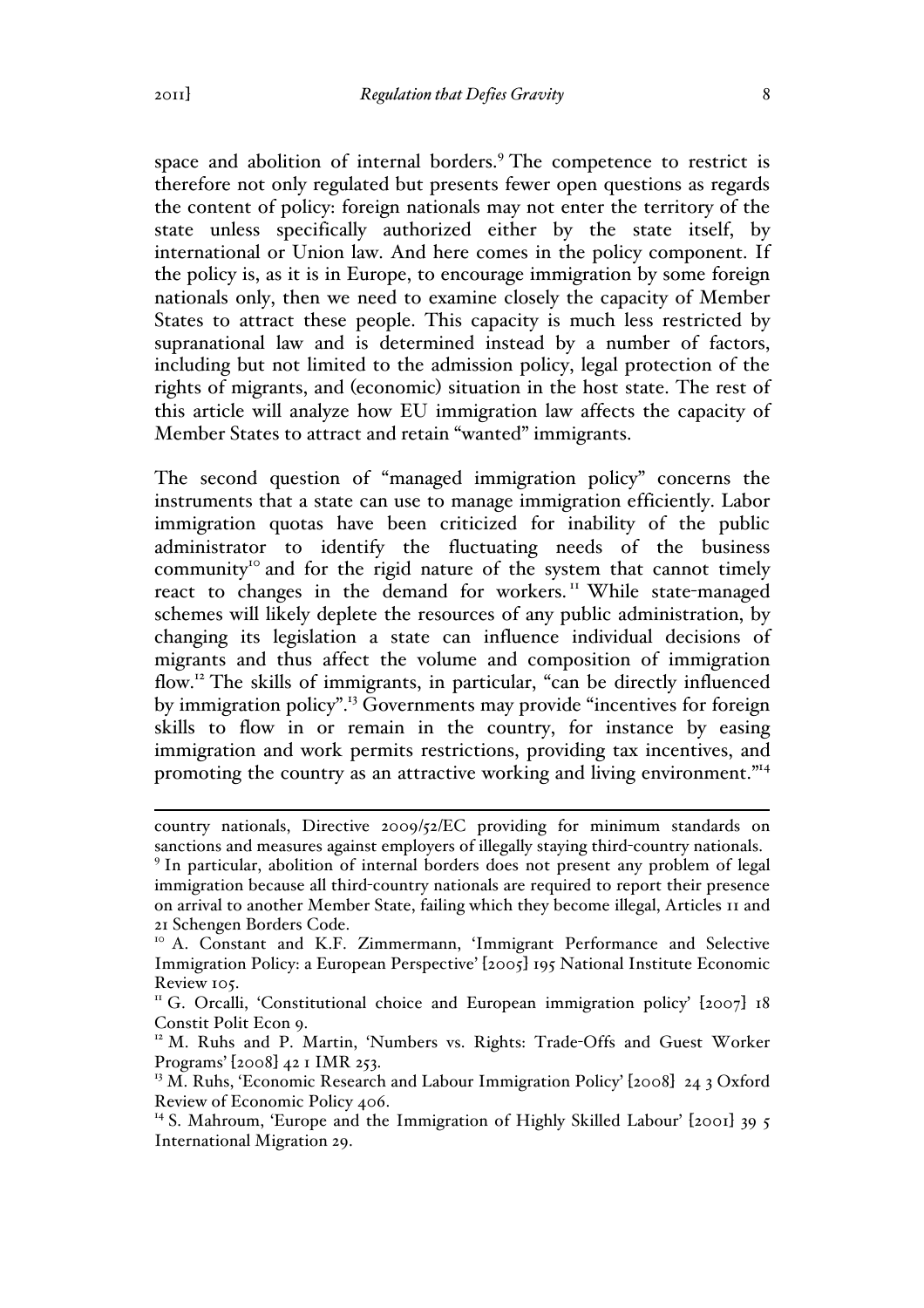Points systems increase the share of skilled immigrants in the overall immigration flow;<sup>15</sup> however, their success depends on the favorable disposition of other factors, such as employment opportunities in the destination country and the wage differential with the country of origin. The weakness of the points systems has been their inability to guarantee jobs, leading to significant brain waste. This has been the case in  $Canada^{16}$ , the  $UK<sup>17</sup>$ , and New Zealand<sup>18</sup>, suggesting that employers should be closely involved in the admission of economic migrants. <sup>19</sup> Yet, uncontrolled employer-driven systems may "discourage employers from raising wages and/or adopting alternative production technologies, thus exacerbating shortages and entrenching certain low-cost production systems in the long run."20 Thus, no single stakeholder, not even the state, is placed in the position to manage immigration in isolation from others. State management of immigration requires a system that is flexible enough to timely react to the changing circumstances and to accommodate participation by non-state actors.

## 3. *Objective 2: Competing for the Highly-Skilled*

Over the past half-a-century, Western Europe witnessed remarkable turnarounds in its immigration policies. Low-skilled labor immigration in the 1960s was followed by a closure to economic immigrants after the oil crisis of 1973, this principle reiterated by the Council as recently as  $1994$ <sup>21</sup>

<sup>&</sup>lt;sup>15</sup> R. Iredale, 'The Internationalization of Professionals and the Assessment of Skills: Australia, Canada, and the US' [2002] 16 Georgetown Immigration L.J. 797; J. Walsh, 'Navigating Globalization; Highly-Skilled Labor Migration and State Management: The Cases of Canada and Australia' [2006] Paper presented at the annual meeting of the American Sociological Association, www.allacademic.com (25.02.2010); A. Shachar, 'The Race for Talent: Highly-Skilled Migrants and Competitive Immigration Regimes' 151-152 citing OECD, 'International Mobility of the Highly Skilled' 88 [2001] 29.

<sup>&</sup>lt;sup>16</sup> R. Iredale, 'The Need to Import Skilled Personnel: Factors Favouring and Hindering its International Mobility' [1999] 37 1 International Migration 98.

<sup>&</sup>lt;sup>17</sup> C. Dustmann, 'Immigrants and the Labour Market' [2008] 16 4 European Review 508.

<sup>&</sup>lt;sup>18</sup> M. Benson-Rea and S. Rawlinson, 'Highly Skilled and Business Migrants: Information Processes and Settlement Outcomes' [2003] 41 2 International Migration.

<sup>19</sup> J. Doomernik, R. Koslowski, J. Laurence, R. Maxwell, I. Michalowski, D. Thränhardt, 'No Shortcuts: Selective Migration and Integration' [2009] Transatlantic Academy Report, www.transatlanticacademy.org. <sup>20</sup> M. Ruhs, 'Economic Research and Labour Immigration Policy' [2008] 24 3 Oxford

Review of Economic Policy 421.

<sup>&</sup>lt;sup>21</sup> Council Resolution of 20 June 1994 on limitation on admission of third-country nationals to the territory of the Member States for employment and Council Resolution of 30 November 1994 relating to the limitations on the admission of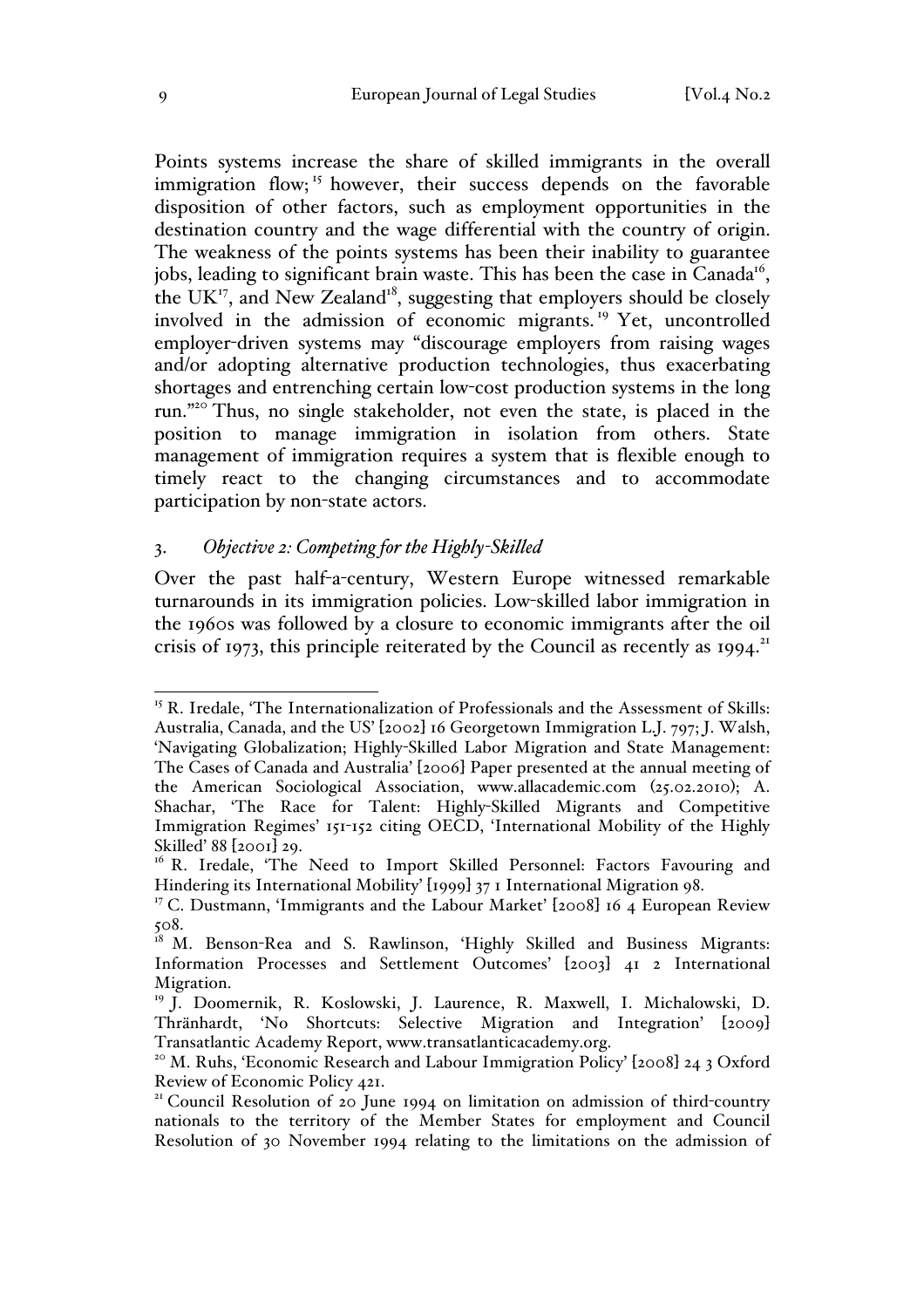However, only a few years later, the Lisbon Strategy goals necessitated the admission of economic migrants in order to secure the international competitiveness of Europe.<sup>22</sup> The Hague European Council Conclusions explicitly mentioned establishment of admission procedures capable of responding promptly to the fluctuating demand for migrant workers. The objective of a more "selective" and better "managed" immigration policy is reiterated in the European Pact on Immigration and Asylum<sup>23</sup> and found support of many governments at the national level.<sup>24</sup> The Stockholm Program calls for a flexible admission system that is responsive to the priorities, needs, numbers and volumes determined by each Member State and that enables migrants to take full advantage of their skills and competence. Such immigration policy should benefit "all stakeholders".<sup>25</sup>

It would, however, be erroneous to assume that Europe re-opened its doors to economic immigrants. Proposal of the Commission on the admission of third-country nationals for employment met little enthusiasm in the Council and was subsequently withdrawn.<sup>26</sup> Member States found it difficult to agree on a common admission policy, as the demand for workers and skills vary from one Member State to the other<sup>27</sup> while "economic impact of immigration critically depends on the skills of residents and the characteristics of the host economy".<sup>28</sup> Instead, the Union should "assist Member States in meeting the existing and future labour needs" by establishing EU "admission procedures capable of responding promptly to fluctuating demands for migrant labor in the labor market"<sup>29</sup> which would "improve labour market efficiency" and "prevent skill shortages".<sup>30</sup> EU law, being a rather slow instrument that requires

third-country nationals to the territory of the Member States for the purpose of pursuing activities as self-employed persons, OJ C  $27$  [1996] 0003 – 0009.<br><sup>22</sup> The Hague Programme (13.12.2004) Council 16054 [2004] 10.

<sup>&</sup>lt;sup>23</sup> European Pact on Immigration and Asylum (24.12.2008) Council 13189 [2008].<br><sup>24</sup> For instance, for Finland see 'Regeringens invandrarpolitiska program' (19.10.2006)

Statsrådets principbeslut.

<sup>&</sup>lt;sup>25</sup> Draft Council Conclusions on 'Labour Migration and its Development Potential in the Age of Mobility' 19 November 2009, Council document 15823 [2009] 2.

<sup>&</sup>lt;sup>26</sup> Proposal for a Council Directive on the conditions of entry and residence of thirdcountry nationals for the purpose of paid employment and self-employed economic activities COM(2001) 386 final, withdrawn COM(2005) 462 final OJ C 64. For a discussion of Member State objections to the 2001 Proposal see B. Ryan, 'The EU and Labor Migration: Regulating Admission or Treatment?' in A. Baldaccini, E. Guild and H. Toner, *Whose Freedom, Security and Justice?* (Hart Publishing 2007) 500. <sup>27</sup> European Pact on Immigration and Asylum (24.12.2008) Council 13189  $[2008]$  4-5.

<sup>&</sup>lt;sup>28</sup> M. Ruhs, 'Economic Research and Labour Immigration Policy' [2008] 24 3 Oxford Review of Economic Policy 407.

<sup>29</sup> Hague Programme (13.12.2004) Council 16054 [2004] 10.

<sup>&</sup>lt;sup>30</sup> Blue Card Directive; Council Conclusions (14.12.2007) Council 16616/1  $[2007]$  5.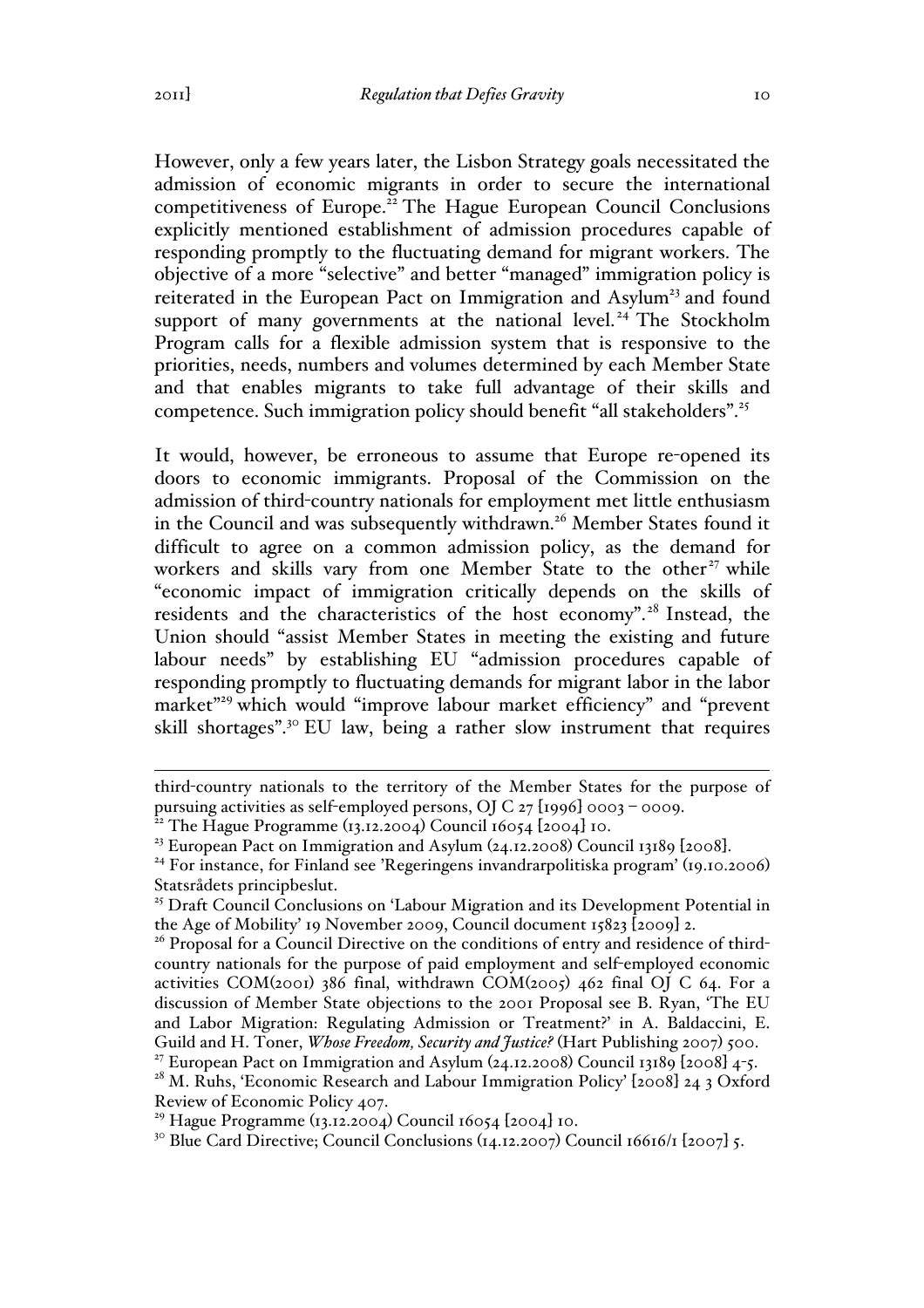time to pass and amend, should therefore leave certain provisions openended in order to secure rapid adjustments on national level.

Recognition of diverging labor needs found expression in the "division of labor" between the national and European levels, whereby the admission of economic immigrants, at least on the face of it, remains within the powers of each Member State,<sup>31</sup> while the admission of other immigrants and the rights of migrants once admitted are regulated increasingly in EU law. There seems to be a presumption that selection of third-country workers is separate and dissimilar from the regulation of their rights once admitted. This distinction between admission and rights has been criticized as misguided: "legal rules cannot be classified as concerning either selection or regulation because every rule concerns both."32 Thus, although Member States preserve their powers not to admit economic migrants, their capacity to attract third-country workers is inevitably tied to the European level.

While Member States emphasize the divergence of their labor market needs, studies suggest that the OECD countries increasingly compete to attract international migrant workers with the same set of skills.<sup>33</sup> Convergence in the demand for skills triggers what has been termed a "global race for talent"<sup>34</sup> – competition between destination countries to attract international migrants with high human capital attributes. While there is no common accord as to what amounts to "high" professional skills<sup>35</sup>, it is more accurate to call these migrants "wanted" in order to reflect the mismatch between their supply and demand. The scarcity in the

 $3<sup>T</sup>$  Article 79(5) TEU – under this article, however, Member States are only guaranteed power to regulate admission of work seekers from outside the Union; secondary EU immigration law, e.g. Recital 8 Blue Card Directive and Article 14(3) LONG-TERM RESIDENCE Directive, recognizes national powers to restrict admission of all economic migrants. Stockholm Programme (02.12.2009) Council 17024 [2009] 63; European Pact on Immigration and Asylum (24.12.2008) Council 13189 [2008] 5.

<sup>&</sup>lt;sup>32</sup> A.C. Cox, 'Immigration Law's Organizing Principles' [2008] 157 2 Univ. of Pennsylvania L. Rev.

<sup>33</sup> D. Guellec and M. Cervantes, 'International Mobility of Highly Skilled Workers: From Statistical Analysis to Policy Formulation, in International Mobility of the Highly Skilled' [2001] OECD; A. Wyckoff and M. Schaaper, 'The Changing Dynamics of the Global Market for the Highly-Skilled' [2005] OECD www.si.umich.edu/AdvancingKnowledge/drafts/Wyckoff-

Version%20Feb%2028%20-%20Global\_HRST\_7-Jan\_Draft.doc (25.02.2010). <sup>34</sup> A. Shachar, 'The Race for Talent: Highly Skilled Migrants and Competitive Immigration Regimens' [2006] [2006] 18 NY Univ. L. Rev.

 $35$  The issue has been disputed both in Council and European Parliament during the adoption of Blue Card Directive, see Working Party on Migration and Expulsion (4.4.2008) 8249 [2008] 13; summary of the meeting of the LIBE Committee of the European Parliament (5.5.2008) 9259 [2008] 4.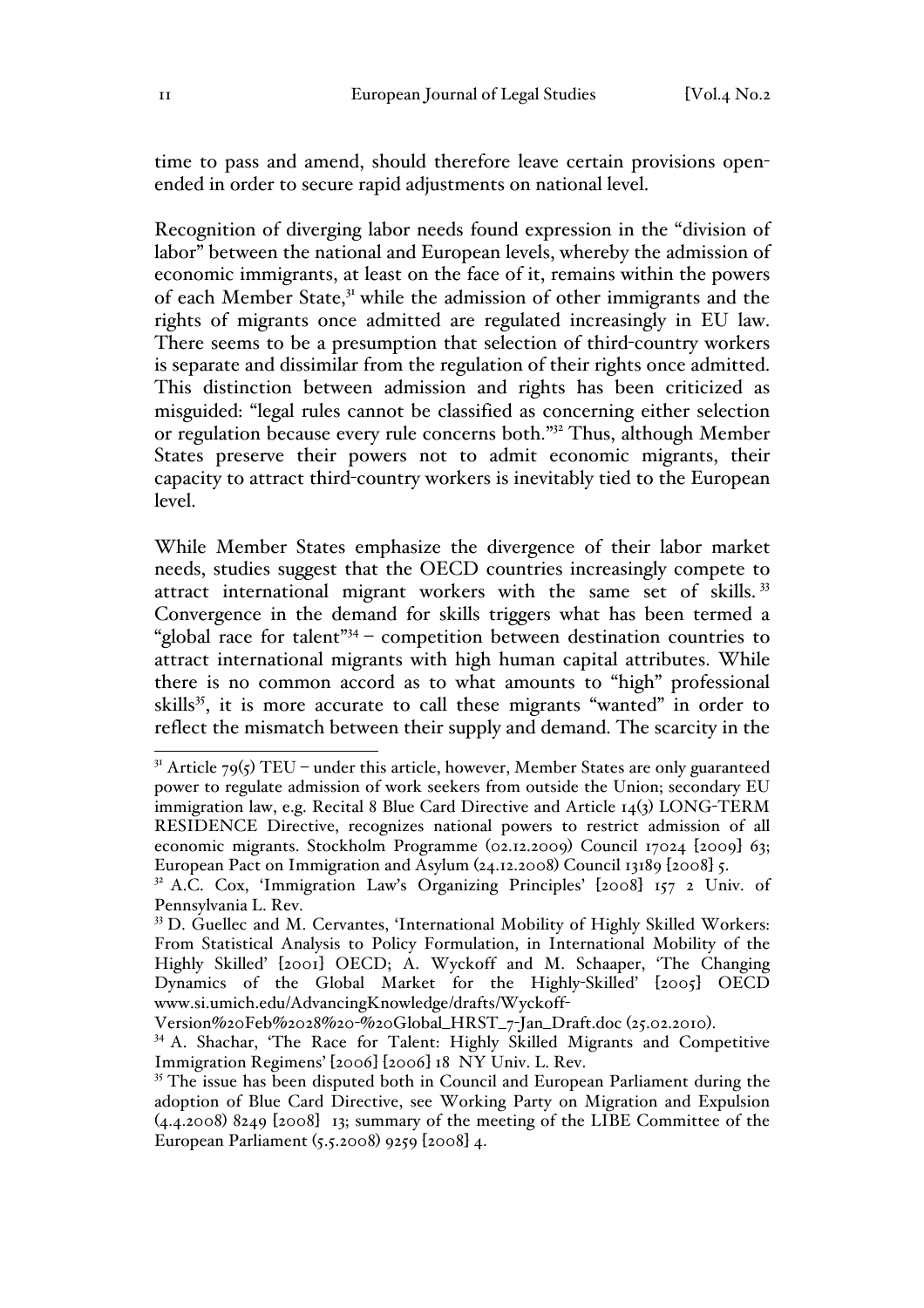supply of "wanted" immigrants relative to the overall immigration flow<sup>36</sup> coupled with the shortage of workers in high-skill occupations in the  $OECD$  countries<sup>37</sup> create an excess demand, which builds up competitive pressure on the destination countries and changes the rationale behind immigration law. $38$  It is not about restricting immigration of the highlyskilled, but about attracting this type of migrant.

Global competition for the highly skilled is vividly reflected in EU immigration policy. The Lisbon Strategy set a "new strategic goal" for the EU: "to become the most competitive and dynamic knowledge-based economy in the world".<sup>39</sup> This marked an official entry of the EU into the competition for the best and the brightest. The Hague Program recognized the importance of legal immigration "in enhancing the knowledge-based economy in Europe, in advancing economic development, and thus contributing to the implementation of the Lisbon strategy".<sup>40</sup> The *European Pact on Immigration and Asylum* fine tuned this objective: it is necessary to "increase the attractiveness of the European Union for highly qualified workers".<sup>41</sup> The EU acknowledged that it must take into account "the fact that the main world regions are already competing to attract migrants to meet the needs of their economies. $n_{42}$ Member States thus aspire to compete with the traditional immigration countries for migrant workers with high human capital attributes. <sup>43</sup> Competition with the United States as regards both attraction and retention of skilled workers<sup>44</sup> plays a prominent role in the formation of

<sup>&</sup>lt;sup>36</sup> T. Liebig, 'Migration Theory from a Supply-Side Perspective' [2003] 92 Discussion Paper, Research Institute for Labour Economics and Labour Law,

www.faa.unisg.ch/publikationen/diskussionspapiere/dp92.PDF (25.02.2010)

<sup>37</sup> M. Doudeijns and J.-C. Dumont, 'Immigration and Labor Shortages: Evaluation of Needs and Limits of the Selection Policies in the Recruitment of Foreign Labor' [2003] OECD.

<sup>&</sup>lt;sup>38</sup> M. Ruhs and P. Martin, 'Numbers vs. Rights: Trade-Offs and Guest Worker Programs' [2008] 42 1 IMR; A. Shachar, 'The Race for Talent: Highly Skilled Migrants and Competitive Immigration Regimens' [2006] [2006] 18 NY Univ. L. Rev.

<sup>&</sup>lt;sup>39</sup> Presidency Conclusions of the Lisbon European Council, 23-24 March 2000.

<sup>&</sup>lt;sup>40</sup> The Hague Programme (13.12.2004) Council 16054 [2004] 10.

<sup>41</sup> European Pact on Immigration and Asylum (24.12.2008) Council 13189 [2008] 5.

<sup>&</sup>lt;sup>42</sup> Green Paper on an EU Approach to Managing Economic Migration [2005] COM(2004) 811 final 4.

<sup>43</sup> Policy Plan on Legal Migration [2005] COM(2005) 669 final.

<sup>44</sup> W. Geis, S. Uebelmesser, M. Werding, 'Why go to France or Germany, if you could as well go to the UK or the US? Selective Features of Immigration to four major OECD Countries' [2008] 2427 CESIFO Working Paper. Skilled immigrants from third countries coming to the United States for work often transit through another European country, see A. Takenaka, 'Secondary Migration: Who Re-Migrates and Why These Migrants Matter, Migration Policy Institute' 26.04.2007,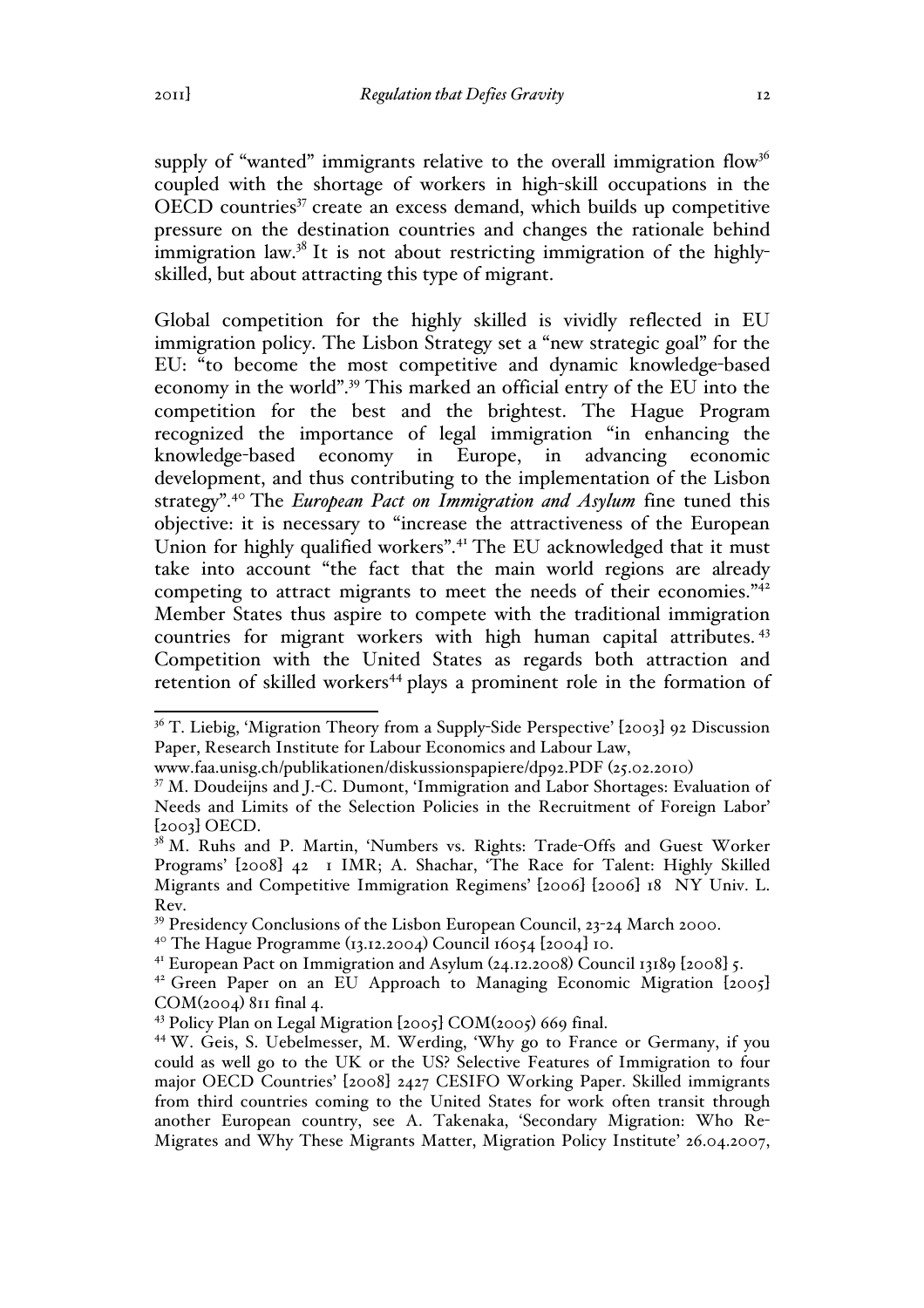EU immigration policy.<sup>45</sup> The necessity to attract skilled third-country workers has been reflected in the proposals for EU immigration directives $46$  and in the text of the directives themselves. $47$ 

More subtle objectives, however, can be more revealing about the nature of the EU's stance in competition for the highly-skilled. One such objective is "to establish a level playing field within the EU".48 Beyond elimination of competition between Union citizens and third-country workers resulting from unequal rights, the "level playing field" concerns *elimination of competition between Member States*<sup>49</sup>*,* which might result from national immigration schemes favoring "wanted" workers.<sup>50</sup> An example of this reasoning is found in the Commission's proposal for the Blue Card Directive, which states that in a situation where each Member State has different national entry and residence conditions for highly-qualified workers, national systems are bound to be in competition, which weakens the attractiveness of the EU as a whole and distorts third-country workers' migration choices; this, according to the Commission, triggers the need for

 www.migrationinformation.org/Feature/print.cfm?ID=597. See also D. J. DeVoretz and J. Ma, 'Triangular Human Capital Flows between Sending, Entrepot and the Rest of the World Regions' [2002] www.iza.org (20.10.2008). IT specialists who entered Germany under its "green card" scheme stayed only long enough to cultivate a job offer in the United States, see D. G. Papademetriou and K. O'Neil, 'Efficient Practices for the Selection of Economic Migrants' [2004] Migration Research Group for the European Commission. Third-country students studying in the EU tend to stay more on a temporary basis than those studying in the United States, see 'International Mobility of the Highly Skilled' OECD Policy Brief, July 2002 http://www.oecd.org/dataoecd/9/20/1950028.pdf (20.10.2008). <sup>45</sup> In connection with the Blue Card Proposal, Commissioner Frattini alleged that

while the US attracts 55% of all skilled migrants worldwide, the EU attracts only one eleventh that number, see European Commission SPEECH/07/526, Lisbon, 13.09.2007.

<sup>46</sup> E.g. Explanatory Memorandum to the Proposal for a Council Directive on the conditions of entry and residence of third-country nationals for the purposes of highly qualified employment, 23 October 2007, COM(2007) 637 final 2.

<sup>47</sup> Recital 6 Student Directive, Recital 17 Research Directive, Recital 7 BC Directive.  $48$  Proposal for a Council Directive on a single application procedure for a single permit for third-country nationals to reside and work in the territory of a Member State and on a common set of rights for third-country workers legally residing in a Member State, COM(2007) 638 final.

<sup>49</sup> Commission *Communication on immigration, integration and employment*, COM (2003) 336 final 16.

 $\overline{s^{\circ}}$  E.g. the UK points system, German green card, preferential treatment accorded to highly skilled immigrants in Sweden and the Netherlands. A. Shachar, 'The Race for Talent: Highly-Skilled Migrants and Competitive Immigration Regimes' 187; R. Cholewinski, 'The Legal Status of Migrations Admitted for Employment' [2004] 44; S. Mahroum, 'Europe and the Immigration of Highly Skilled Labour' [2001] 39 5 International Migration.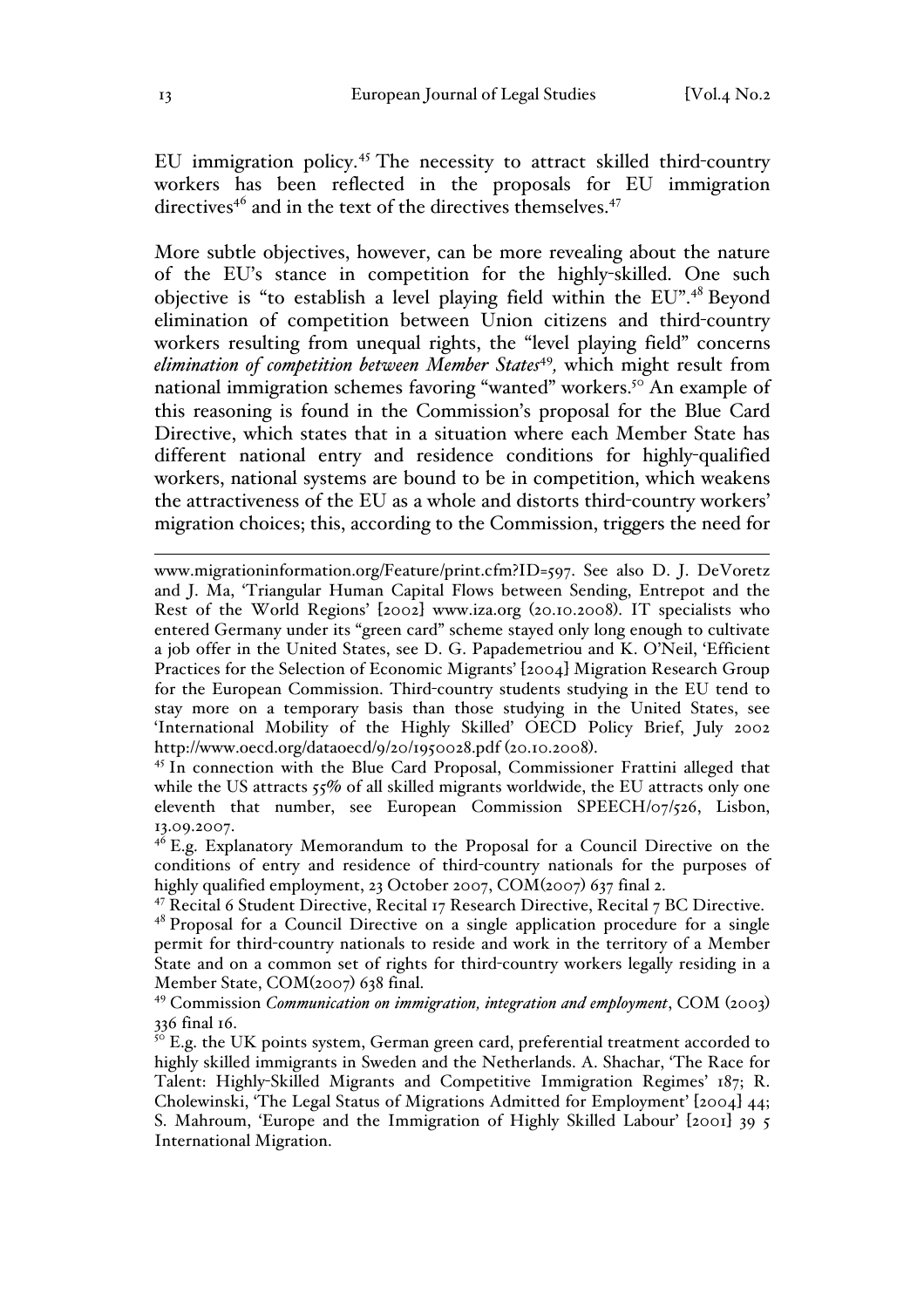a common EU admission system.51 The UK House of Commons pointed out a tension between this objective, the objective of matching immigration flow to the labor market needs of individual Member States, and the objective of protecting rights of third-country nationals.<sup>52</sup> While enhanced incentives by one destination may "undermine the effectiveness of the managed-migration policies" of another destination,<sup>53</sup> competing destinations are forced to match each other's immigration rules, leading to convergence of their immigration policies in the long run,<sup>54</sup> making EU regulation unnecessary. When competition between Member States is artificially reduced, the total competitive pressure on individual Member States falls, leading to a longer period of adjustment of national immigration policy to global competitive realities.<sup>55</sup> The situation would be different only if elimination of competition between Member States would be accompanied by unification of Europe into a single destination for "wanted" international migrants.

### 4. *Objective 3: Temporary Labor Immigration*

Another subtle objective of EU immigration policy is its temporary nature. Temporary labor immigration is a pragmatic approach, which should increase the responsiveness of skill composition of immigration flow to ever shorter cycles of the demand for skills,<sup>56</sup> offer an alternative to illegal

<sup>&</sup>lt;sup>51</sup> Proposal for Blue Card Directive, COM(2007) 637 final 7. The objective of elimination of competition between Member States is contrary, in its conception, to the logic of the internal market and could be challenged on economics grounds. As global race for talent leads to "non-cooperative action taken by fiercely competitive jurisdictions", the countries seek to emulate and exceed their rivals' immigration offer, leading to "a significant policy convergence among rival economies". Thus, competition will actually result in convergence rather than differentiation, which would annihilate the need for EU-level regulation. See A. Shachar, 'The Race for Talent: Highly-Skilled Migrants and Competitive Immigration Regimes' [2006] 18 NY Univ. L. Rev. 156-157.

<sup>&</sup>lt;sup>52</sup> UK House of Commons, European Scrutiny Committee hearing 13.10.2010, record available at www.publications.parliament.uk/pa/cm201011/cmselect/cmeuleg/428 iii/428iii12.htm (last accessed 07.09.2011). <sup>53</sup> A. Shachar, 'The Race for Talent: Highly-Skilled Migrants and Competitive

Immigration Regimes' [2006] 18 NY Univ. L. Rev. 166.

<sup>54</sup> N. T. Duncan, 'International Labor Competition: Explaining the Timing of Immigration Policy Convergence' Paper presented at the MPSA Annual National Conference (Apr 03, 2008) www.allacademic.com/meta/p268242\_index.html (23.02.2010). <sup>55</sup> This has been argued even in international setting, see C. Dauvergne, *Sovereignty,* 

<sup>&#</sup>x27;Migration and the Rule of Law in Global Times' [2004] 67 4 Modern L.Rev. 603– 604.

<sup>&</sup>lt;sup>56</sup> C. Dustmann, 'Immigrants and the Labour Market' [2008] 16 4 European Review 505.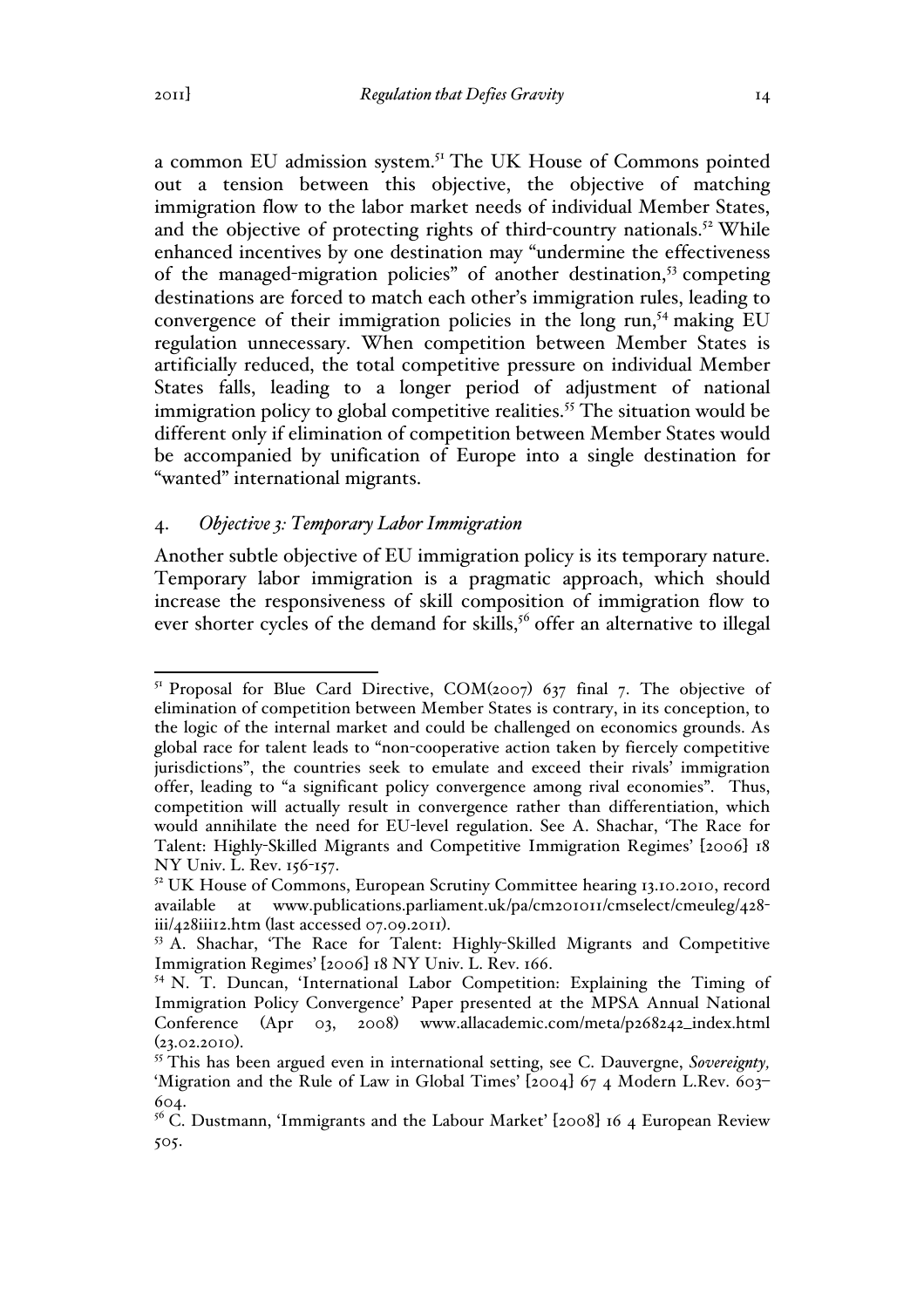immigration,<sup>57</sup> reduce the integration and other costs resulting from settlement migrants. The link is based on two premises. First, it is submitted that giving illegal immigrants an option to come and work in the EU legally, albeit on a temporary basis, would remove the necessity of illegal migration. Second, the possibility of multiple entries to the EU and of return home without losing the rights acquired from work and residence in Europe would reduce the incentives for staying in the EU, both legally and illegally. These two components are expressed in two corresponding instruments: (1) mobility partnerships between the interested Member States and third countries and (2) circular migration approach to EU immigration law.

Mobility partnership is an instrument of external policy, whereby interested Member States offer concessions to one or more third countries for short-term admission of third-country workers flanked by an agreement on readmission and a monitoring mechanism to ensure the temporary character of migration.<sup>58</sup> Return to the country of origin is the default, while the duration of residence at destination is typically less than a year. Competence of the EU in mobility partnerships is limited to coordination and facilitation, with no legislative powers. Due to the lack of EU regulatory powers in this field, mobility partnerships will not be discussed here further.

Circular migration can be characterized as an approach to EU immigration law, which avoids penalizing third-country nationals for absences due to return to their countries of origin in order to study and work there. Specific clauses to this effect are inserted into LTR and Blue Card Directives.<sup>59</sup> These clauses are often said to promote development of the countries of origin, which is a rather feeble claim considering that "countries of origin" include such developed nations as the USA and Japan. On the other hand, no provision is made to facilitate absences due to employment in developing countries other than the country of origin of the migrant. A more accurate vision appears to be that of the Commission,

 $57$  Article 79 TFEU; on the link between temporary legal immigration and the fight against illegal immigration see e.g. Council Conclusions (21/22.06.2007) Council 11177/1 [2007] 4 17; 'A Common Immigration Policy for Europe: Principles, actions and tools' COM(2008) 359 final 7.

<sup>&</sup>lt;sup>58</sup> Mobility partnerships have been concluded with Moldova and Cap Verde. For an overview see R. Parkes, 'EU Mobility Partnerships: A Model of Policy Coordination?' [2009] 11 E. J. of Migration and L. 327-345.

<sup>59</sup> LONG-TERM RESIDENCE Directive contains an optional derogation for absence rules, to be implemented at the discretion of Member States; this derogation was conceived to accommodate mobility between the EU and country of origin, see Proposal for Long-Term Residence Directive COM(2001) 127 final 17. Article 16(5) Blue Card Directive specifically provides for such derogation.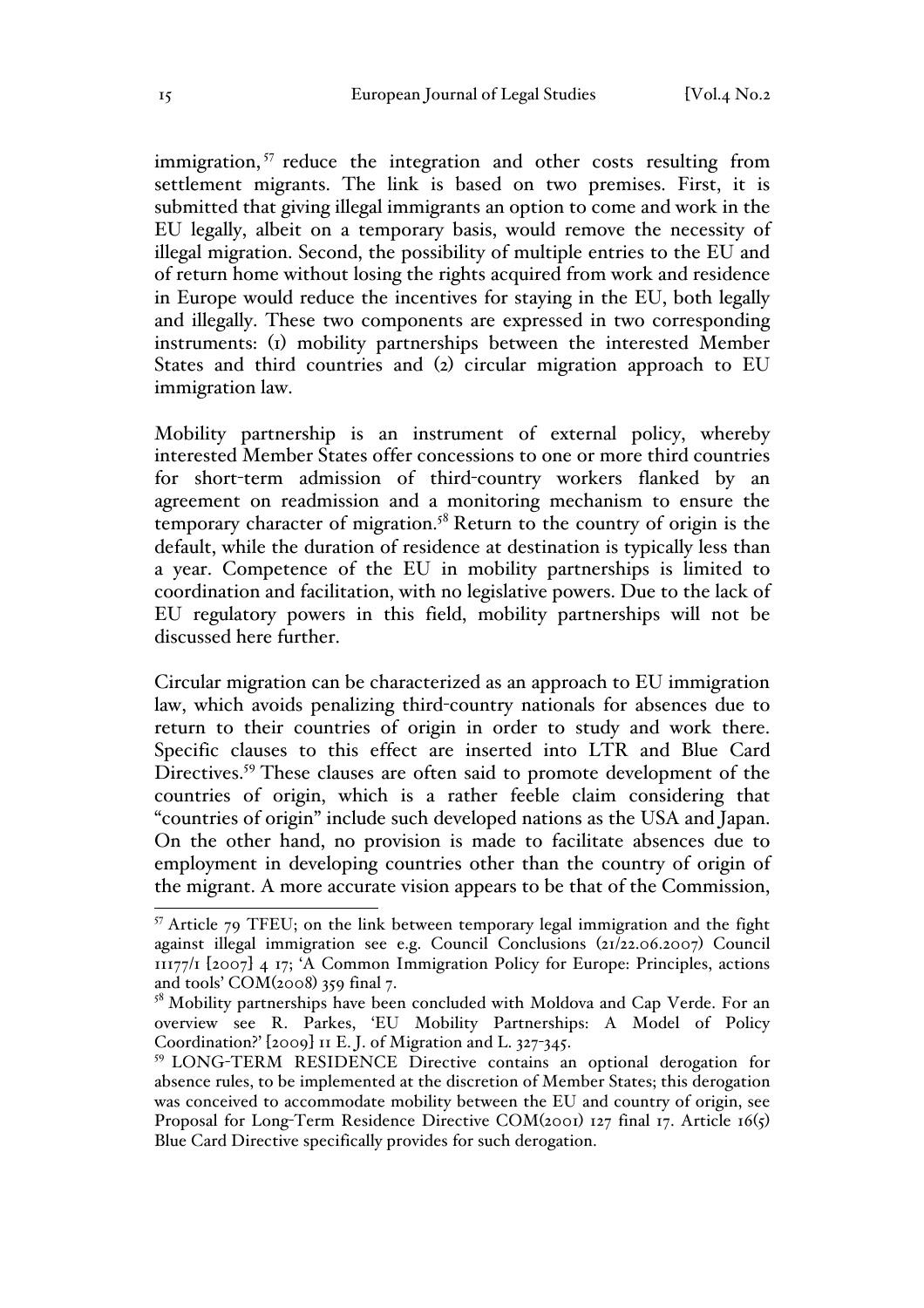which sees circular migration as a legislative framework that aims to promote temporary immigration over permanent settlement.<sup>60</sup> It is thus an approach valid for all types of legal immigration. 2.5 Objective 4: Fair Treatment

Initially, the fair treatment objective was conceived from the benefitconferring and individual-empowering angle to secure non-discrimination in economic, social and cultural life, access to employment and, as a collateral policy, measures against racism and xenophobia. <sup>61</sup> While temporary character of immigration aims to avoid the costs associated with settlement, fair treatment of immigrants inevitably implies incurring these costs. This conflict finds expression in the integration – fair treatment nexus, $62$  whereby granting non-discrimination rights is implicitly tied to the "reasonable prospects of permanent residence"<sup>63</sup> and the condition of having integrated into the host state.<sup>64</sup> The nexus between integration and fair treatment leaves a logical gap for third-country workers, who *ab initio* are perceived as temporary migrants. Unwillingness to secure rights even for "wanted" immigrant workers is traceable in the adoption of Blue Card Directive.<sup>65</sup>

The idea that economic migrants are somehow less in need of being integrated in the host Member State because they will one day leave is not new. This has been the case in Germany and other European countries in the second half of the past century and lead to disastrous consequences that spread across generations. The current situation in the EU is different: it is no longer the low-skilled who are supposed to circulate between Europe and third-countries, but highly-skilled workers who can, it is submitted, choose where to migrate. In the context of this selective policy goal, openness of the receiving labor market and fight against discrimination are the determining factors for success of selective

<sup>&</sup>lt;sup>60</sup> M. Cremona,' Circular Migration: a legal perspective' 30 CARIM Analytic and Synthetic Notes (2008) 1, citing the Commission's 'Communication on circular migration and mobility partnerships' COM(2007) 248 final.

<sup>&</sup>lt;sup>61</sup> Tampere European Council Presidency Conclusions (15 - 16.10.1999) SN 200/99.

<sup>&</sup>lt;sup>62</sup> European Pact on Immigration and Asylum, Recital 12 LONG-TERM RESIDENCE Directive.

 $63$  Wording borrowed from FR Directive but the idea is linked to the substance of LONG-TERM RESIDENCE Directive: see the section on substance of nondiscrimination rights.

<sup>&</sup>lt;sup>64</sup> Articles  $\zeta$ (2) and  $\zeta$ (3) Long-Term Residence Directive, Articles  $\zeta$ (1) last indent and

 $7(2)$  Family Reunification Directive.<br><sup>65</sup> S. Peers, 'Attracting and Deterring Labour Migration: The Blue Card and Employer Sanctions Directives' [2009] 11 E. J. of Migration and L. 387-426.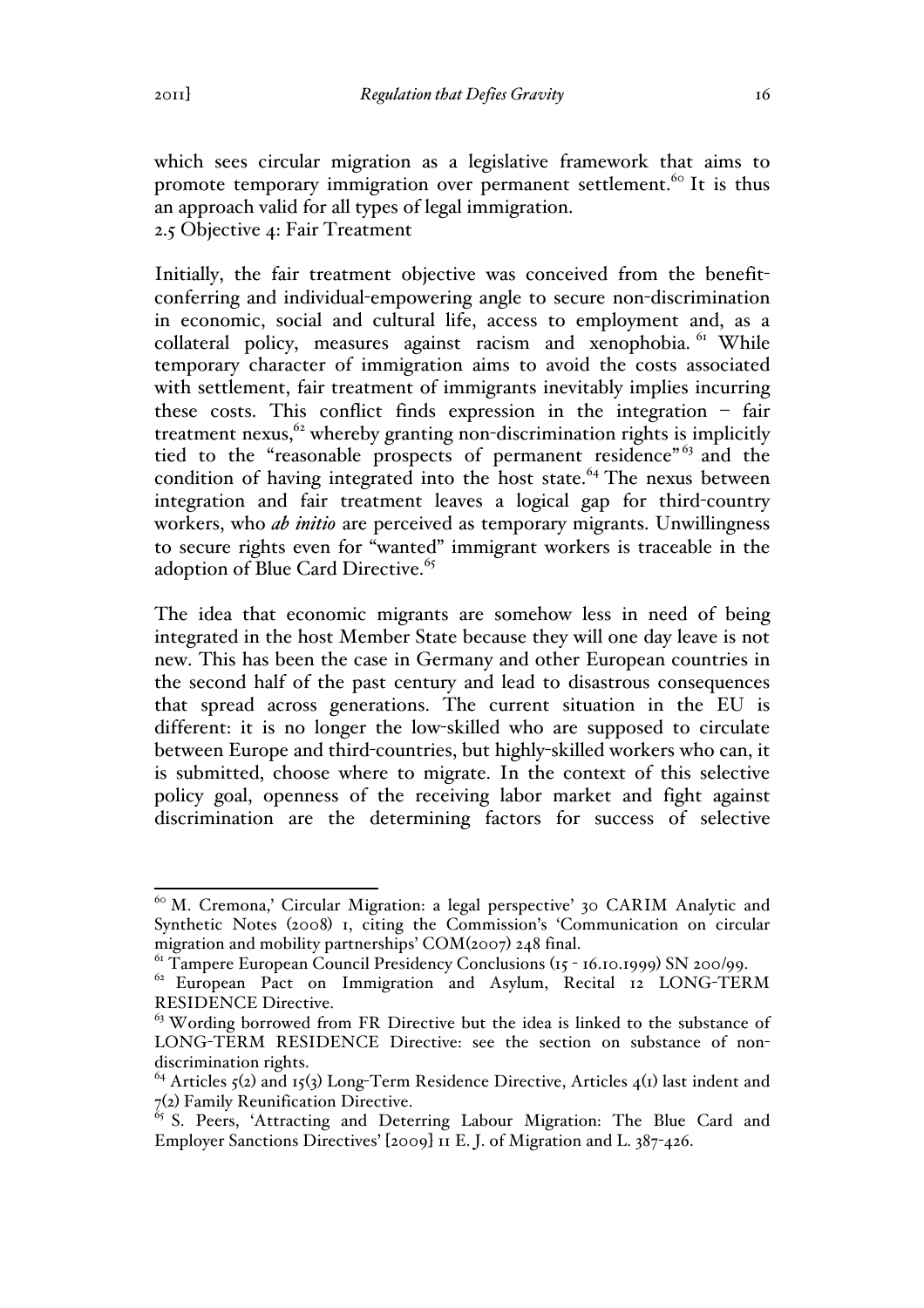immigration policy. <sup>66</sup> Xenophobia and discrimination create a "disadvantaged reception context" that dissuades potential migrants<sup>67</sup> and acts as a push factor forcing immigrants to leave Europe. $^{68}$  Importance of the level of rights of migrants increases together with their skill:  $^{69}$ discrimination, both in employment and other spheres, is progressively a larger deterrent for highly-skilled than for low-skilled workers.<sup>70</sup> As person's income rises above the minimum level, her relative status becomes more important, as the determinant of human happiness, than even the absolute value of income.<sup>71</sup> This suggests that the degree of deterrence remains unaltered with the change in the value of the loss caused by discrimination; rather, the occurrence of discrimination as such plays a key role. Where rights of immigrants are restricted, an economic case can be made for selectivity in the restriction of rights, with lower restriction levels associated with "wanted" immigrants.<sup>72</sup>

## III. SUBSTANCE OF EU IMMIGRATION LAW

The previous section has outlined the policy choice of EU immigration law: legal immigration should match the demand for workers in national labor markets with preference to the highly-skilled who should come to Europe temporarily and be guaranteed rights on a level that is considered "fair" both to them and to EU-national workers. This section focuses on how EU immigration law achieves these policy objectives. Four directives will be examined: Directive 2005/72/EC on the admission of researchers (Research Directive), Directive 2009/50/EC on the admission of highly qualified workers (Blue Card Directive), Directive 2003/86/EC on family reunification of third-country nationals (Family Reunification Directive)

 <sup>66</sup> J. Doomernik, R. Koslowski, J. Laurence, R. Maxwell, I. Michalowski, D. Thränhardt, 'No Shortcuts: Selective Migration and Integration' [2009]

 $67$  R. Iredale, 'The Migration of Professionals: Theories and Typologies' [2001] 39 5 International Migration 19.

<sup>68</sup> MIREM data on return of Maghrebi immigrants from the EU and J.-P. Cassarino (ed.) 'Return Migrants to the Maghreb: Reintegration and Development Challenges'

<sup>&</sup>lt;sup>69</sup> J. Doomernik, R. Koslowski, J. Laurence, R. Maxwell, I. Michalowski, D. Thränhardt, 'No Shortcuts: Selective Migration and Integration' [2009] Transatlantic Academy Report, www.transatlanticacademy.org.<br><sup>70</sup> T. Liebig, 'Migration Theory from a Supply-Side Perspective' [2003] 92 Discussion

Paper Research Institute for Labour Economics and Labour Law,<br>http://www.faa.unisg.ch/publikationen/diskussionspapiere/dp92.PDF (20.10.2008).

 $h^{\text{7D}}$   $\bullet$  B. Bodvarsson and H. Van den Berg, *The Economics of Immigration* (Springer) 2009) 49.

<sup>72</sup> M. Ruhs, 'Economic Research and Labour Immigration Policy' [2008] 24 3 Oxford Review of Economic 414.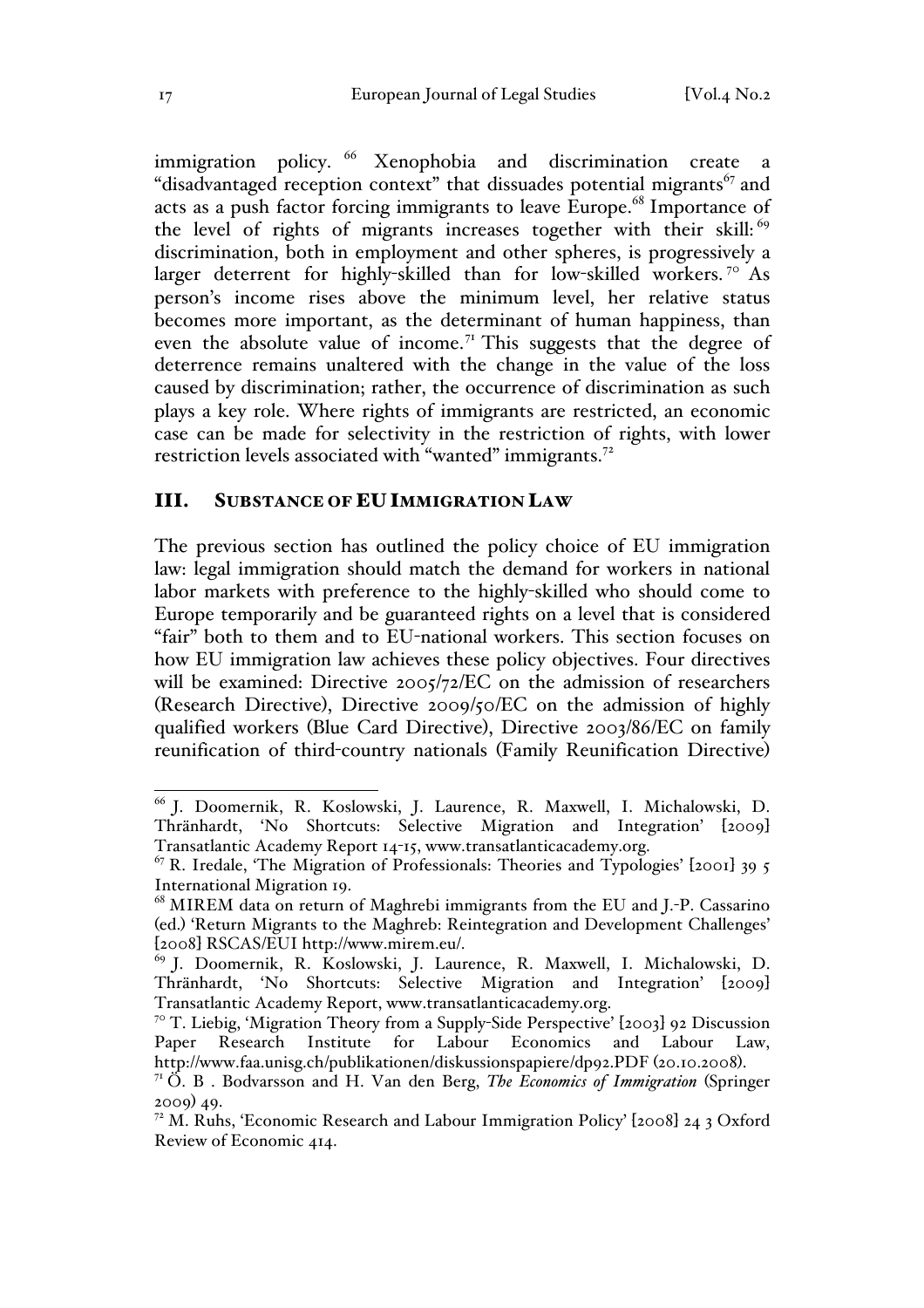and Directive 2003/109/EC on the status of long-term residents (Long-Term Residence Directive). These directives regulate immigration tot he EU for work, tackle specifically highly-skilled immigrants and produce cumulative effects that are bound to influence the attainment of the CIP objectives.

# 1. *State Management of Migration*

Economic models of immigration are based on the assumption that people migrate in order to maximize the utility and return on their human capital.73 According to the *human capital theory*, immigration is a form of investment whereby workers seek to maximize their lifetime earnings.<sup>74</sup> For immigration to take place, the value of the opportunity available abroad must exceed the value of the opportunity available at home plus the costs of moving.75 The costs of immigration include, but are not limited to, the foregone earnings, the direct costs of migration, the burden of bureaucratic procedures, as well as the non-monetary costs of adjustment to a new environment. Immigration law can raise or lower these costs by regulating the conditions for lawful residence and admission. The value of the opportunity depends on the wage level and employment options in the destination country, the length of stay, and the predictability of the outcomes of migration. Immigration law can affect these factors by regulating access to work, security of residence, the duration of stay, and the legal protection of the rights of migrants. An increase in immigration costs or decrease in the expected earnings at the destination reduce the overall volume of immigration without altering the skill composition of immigration flow.<sup>76</sup> However, when immigration costs or immigration earnings vary across workers who differ in their skills, the composition of

 $73$  Not necessarily only in monetary terms but also in terms of the overall satisfaction, happiness and standard of living: people optimize for the "best life" they can get, where the "best" is defined by the individual in comparative terms, depending on her group of reference; what is "best" will vary throughout the individual's lifetime but the optimizing behavior is presumed to persist. In addition to pull factors in the destination country, it is important to acknowledge the role of the push factors in the countries of origin e.g. the desire to diversify risks resulting from instability in the country of origin, when the family sends some of its members to work abroad.

<sup>74</sup> G. J. Borjas, *Labor Economics* (McGraw-Hill 2005) 314 - 351.

 $75$  This theory has been developed by Sjaastad. For an overview see  $\ddot{\text{O}}$ . B. Bodvarsson and H. Van den Berg, *The Economics of Immigration* (Springer 2009) Ch. 2.

<sup>76</sup> G. J. Borjas, *Labor Economics* (2005) 338; D. Chiquiar and G. H. Hanson, 'International Migration, Self-Selection, and the Distribution of Wages: Evidence from Mexico and the United States' [2002] 59 Working Paper The Center for Comparative Immigration Studies, University of California, San Diego www.ccisucsd.org/publications/wrkg59.pdf.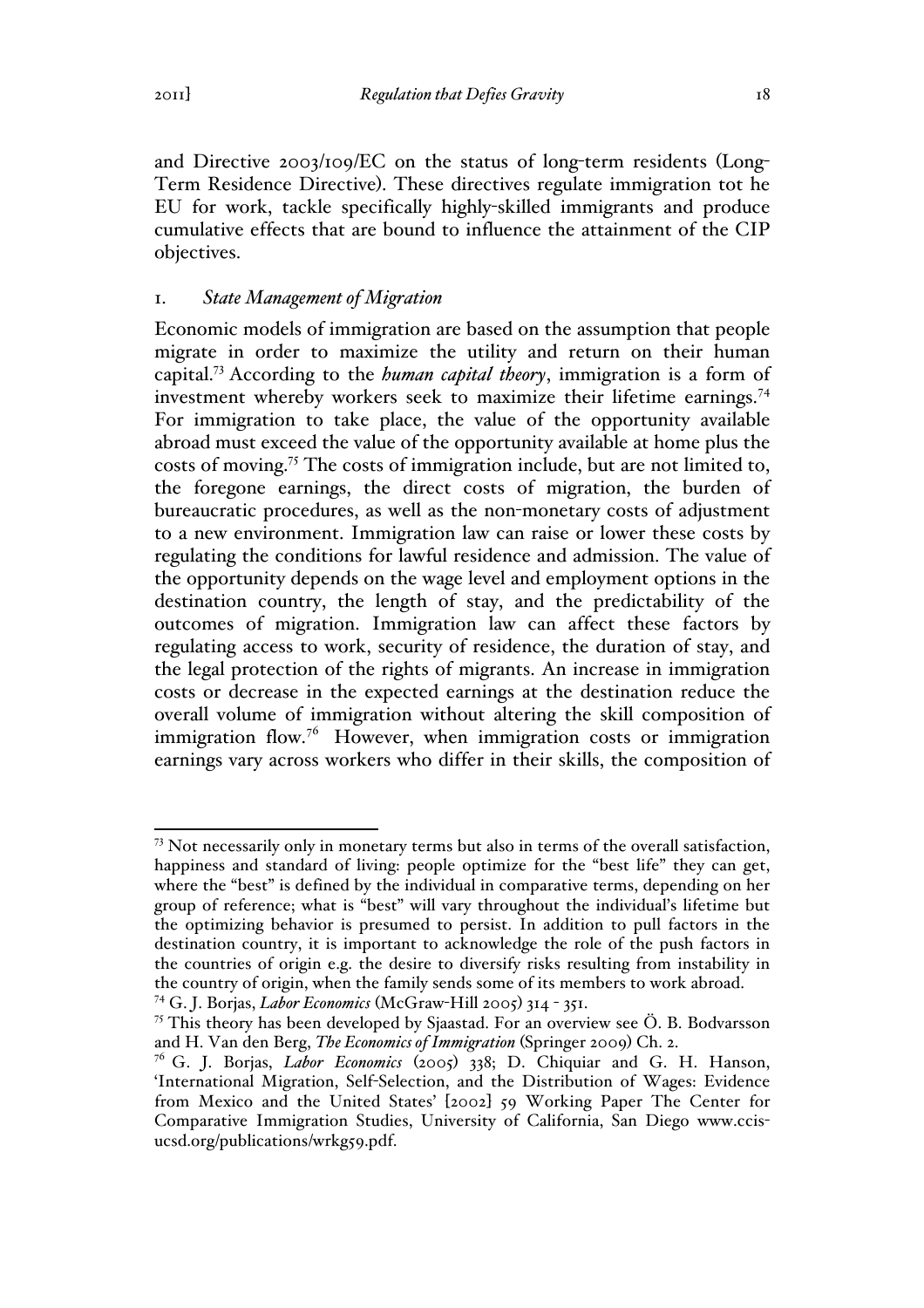immigration flow might change.<sup>77</sup> Increased immigration costs or lower rate of returns for one group of workers may lead to their negative selfselection and a drop of the share of these immigrants relative to the other immigrant groups. The opposite would occur should a particular group of workers receive a preferential treatment that lowers their costs or increases earnings. The pattern of destination choices made by individual immigrants based on the cost-benefit analysis is called the *self-selection* of immigrants.

Because the costs and benefits of immigration include but are not limited to the factors controlled by immigration  $law<sub>1</sub><sup>78</sup>$  immigrant self-selection happens even in the absence of pro-active immigration policy. The closure of Europe to economic immigrants between the oil crisis and the Amsterdam Treaty, characterized by restrictions on economic immigration, resulted not in the absence of immigrant selectivity but in the reinforcement of self-selection patters that favored first of all lowskilled settlers.<sup>79</sup> Restrictive immigration policy adds to the overall costs of

 <sup>77</sup> D. Chiquiar and G. H. Hanson, 'International Migration, Self-Selection, and the Distribution of Wages: Evidence from Mexico and the United States' [2002] 59 Working Paper The Center for Comparative Immigration Studies, UC San Diego www.ccis-ucsd.org/publications/wrkg59.pdf ; J. Grogger and G. H. Hanson, 'Income Maximization and the Sorting of Emigrants across Destinations' (2007) www.princeton.edu/~ies/Spring07/HansonPaper.pdf 2.

 $78$  For instance, networks reduce immigration costs through active assistance to the newly arrived, provision of information, and facilitating adjustment; network effects become stronger over time and may be self-enforcing, see W. Geis, S. Uebelmesser and M. Werding, 'Why Go to France or Germany, if You Could Go As Well to the UK or the US? Selective Features of Immigration in Four Major OECD Countries' [2008] 2427 CESIFO Working Paper www.cesifo-group.org/wp. <sup>79</sup> I. Kogan, *Working through Barriers. Host Country Institutions and Immigrant Labor* 

*Market Performance in Europe* (Springer 2007). Ireland and the UK are an exception to this trend, see A. Turmann, 'A New European Agenda for Labor Mobility' [2004] CEPS, Brussels. Non-economic migrants have been accused of being "less active in the labour market and exhibit lower earnings" than immigrants admitted for work, see A. Constant and K.F. Zimmermann, 'Immigrant Performance and Selective Immigration Policy: a European Perspective' [2005] 195 National Institute Economic Review 94-96; B. R. Chiswick, 'Are Immigrants Favorably Self-Selected?' Available at www.rau.ro/intranet/Aer/1999/8902/89020181.pdf 181. Studies based on US data suggest that family-based immigration may weaken the selective immigration policies aimed at achieving a bias towards the highly-skilled, see W. Geis, S. Uebelmesser and M. Werding, 'Why Go to France or Germany, if You Could Go As Well to the UK or the US? Selective Features of Immigration in Four Major OECD Countries' [2008] 2427 CESIFO Working Paper www.cesifo-group.org/wp; B. R. Chiswick, 'Are Immigrants Favorably Self-Selected?' Available at www.rau.ro/intranet/Aer/1999/8902/89020181.pdf 183; A.C. Cox, 'Immigration Law's Organizing Principles' [2008] 157 2 University of Pennsylvania Law Review 383. Other studies suggest that self-selectivity of family migrants depends also on factors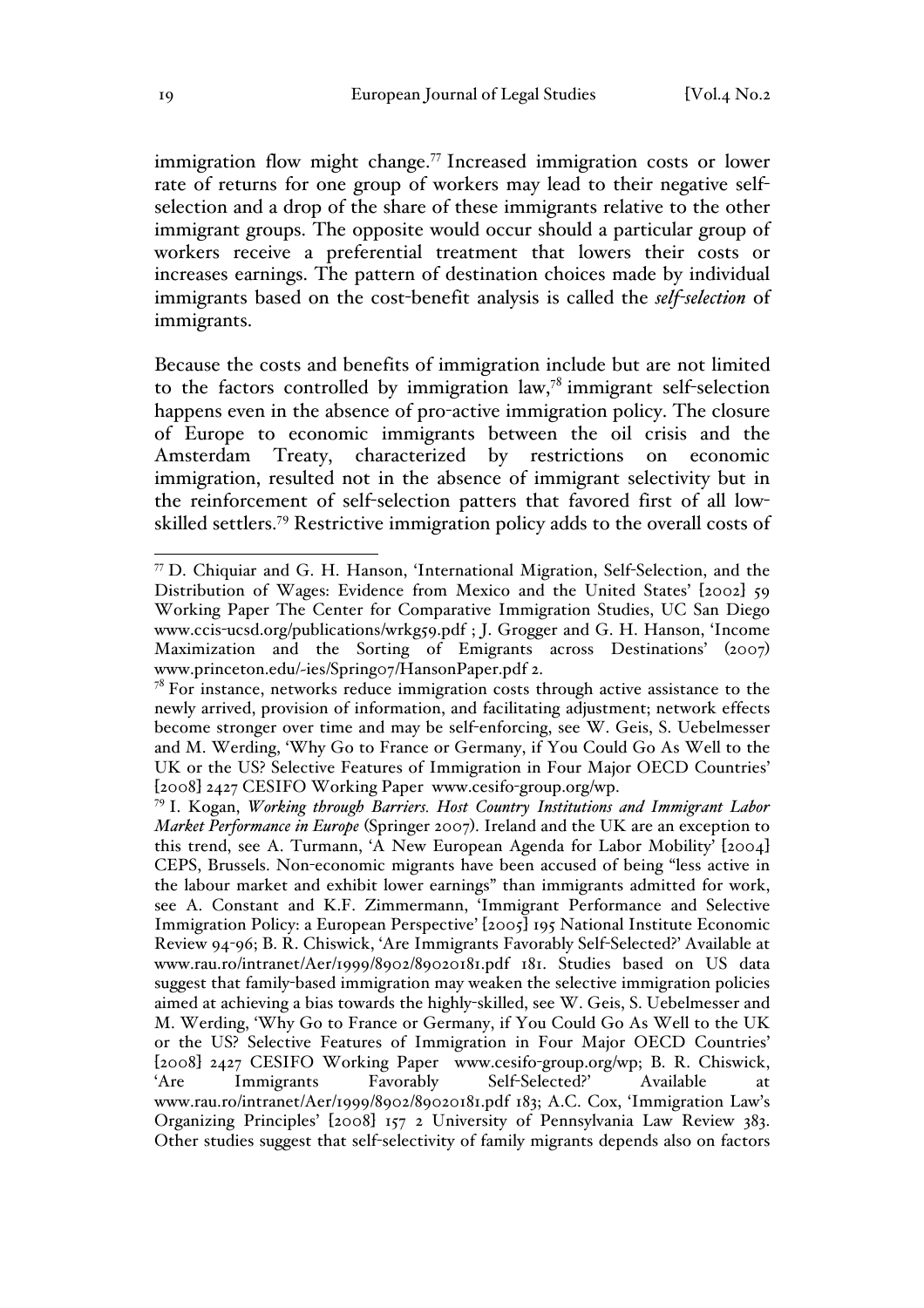immigration, reducing the rates of return on immigration and thus reducing attractiveness of the destination country.  $80^{\circ}$  Non-economic immigration channels coupled with the limited employment opportunities in Europe led to a strong path dependency $\delta$ <sup>s</sup> and de-selection of economic migrants in favor of humanitarian and family reunification channels.<sup>82</sup> The challenge of the European immigration policy today is to turn the tide by opening the channels, lowering the costs and increasing the benefits for "wanted" third-country workers.

#### 2. *Selection, Differentiation or Discrimination?*

EU law prohibits discrimination on the grounds of nationality as regards nationals of the Member States. $83$  This, however, is not the case for thirdcountry nationals. First, third-country nationals may be treated differently as between themselves depending on their nationality. A number of external agreements of the EU with third countries secure for nationals of these countries equal treatment rights in various areas, e.g. conditions of employment including remuneration and dismissal, $^{84}$  social security, $^{85}$  and the right to continue employment and residence in the host Member State.<sup>86</sup> Second, there is no general prohibition of discrimination of third-

<sup>83</sup> Article 18 TFEU.

beyond immigration rules, see J. Doomernik, R. Koslowski, J. Laurence, R. Maxwell, I. Michalowski, D. Thränhardt, 'No Shortcuts: Selective Migration and Integration'

<sup>[</sup>2009] www.transatlanticacademy.org (01.02.2010). <sup>80</sup> The so-called Clark, Hatton and Williamson model, see Ö. B. Bodvarsson and H. Van den Berg, *The Economics of Immigration* (Springer 2009) 48.

<sup>&</sup>lt;sup>81</sup> One of the factors contributing to path dependency is the availability of immigrant networks, which tend to reinforce existing skill composition of immigration flow, see R. Iredale, 'The Need to Import Skilled Personnel: Factors Favouring and Hindering its International Mobility' [1999] 37 1 International Migration 94. Other authors mention regional disparities in prosperity among the drivers of migration: K. F Zimmermann, 'European Labor Mobility: Challenges and Potentials' [2005] 4 De Economist 153.

 $82$  G. Orcalli, 'Constitutional choice and European immigration policy' [2007] 18 Constit Polit Econ 15. Those who could enter under the no-immigrant-worker policies were humanitarian immigrants and family members of the low-skilled workers already settled in Europe.

<sup>&</sup>lt;sup>84</sup> Partnership and Cooperation Agreements : 1999 Armenia Article 20; 1999 Azerbaijan Article 20; 1999 Georgia Article 20; 1999 Kazakhstan Article 19; 1999 Kyrgyz Republic Article 19; 1998 Moldova Article 23; 1996 Russia Article 23(1); 1998 Ukraine Article 24; 1999 Uzbekistan Article 19; 2005 Stabilization and Association Agreement with Croatia Article 45; 2004 Agreement with Yugoslav Republic of Macedonia Article 44.

<sup>85</sup> Euro-Mediterranean Agreements: 2005 Algeria Article 67; 2000 Morocco Article 64; 1998 Tunisia Article 64.

<sup>&</sup>lt;sup>86</sup> EEC-Turkey Association Agreement (1963) Additional Protocol Article 37, Decisions 1/80 and 3/80 of EEC-Turkey Association Council.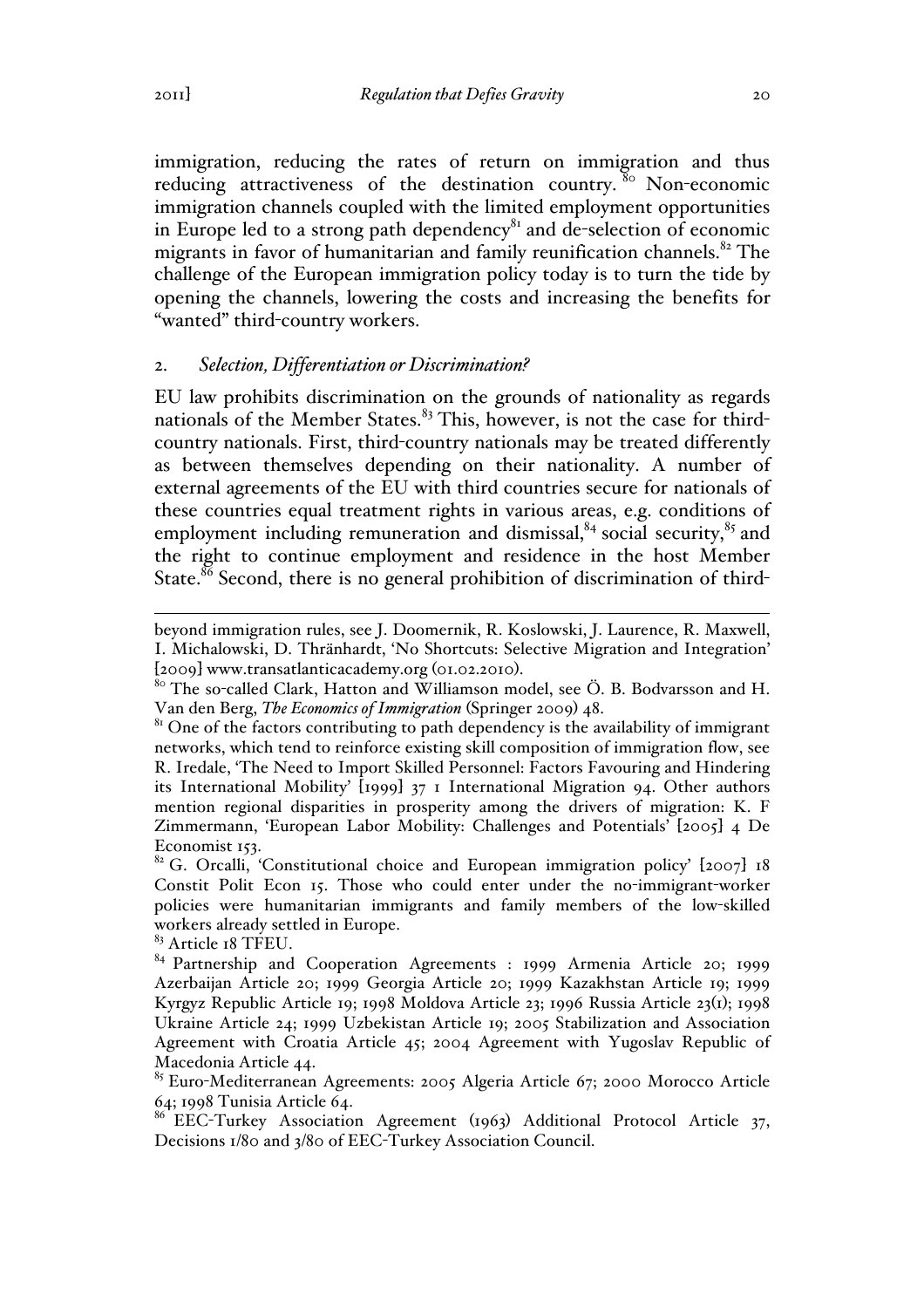country nationals vis-à-vis nationals of Member States. General nondiscrimination law adopted by the EU is applicable to third-country nationals but discrimination on the grounds of nationality remains excluded from its scope. $87$  Quite on the contrary, equal treatment with nationals of the host Member State is granted to third-country nationals in deviation from the general unequal treatment presumption. Differential treatment of foreign nationals serves as a tool in external relations of the Union and its Member States by allowing them to offer privileged treatment in exchange for other concessions.<sup>88</sup>

In the CIP, differential treatment of migrants is the key to influencing the skill composition of immigration flow. At the first glance, the structure of EU immigration law is coherent with the overall policy objective of attracting skilled migrants in that there are two types of directives: vertical directives on admission, which differentiate between the different professional groups of migrants (Students, Research and Blue Card Directives, 2004/114/EC, 2005/72/EC and 2009/50/EC accordingly), and horizontal directives on the rights of migrants, applicable across the different groups (Family Reunification and Long-Term Residence Directives, 2003/86/EC and 2003/109/EC accordingly).<sup>89</sup> Both types of instrument regulate the rights of third-country workers and thus produce cumulative effects that vary from one group to another.

The problem, however, arises with the definition of these migrant groups. In other words, do the groups that form the basis for differentiation reflect the professional skills of migrants? The answer to this question is "not necessarily". This is so because rights in EU immigration law attach to immigration status (the label on the residence permit, e.g. "Blue Card holder" or "researcher"), which is the function of the motives for first admission into the Union (in order to study, join family members, undertake research, seasonal or highly-qualified employment, etc), while

 $87$  E.g. Article 3(2) Race Directive 2004/43/EC and Article 3(2) Framework Directive 2000/78/EC. For further analysis see A. Wiesbrock, *Legal Migration to the European Union. Ten Years after Tampere* (Wolf Publishers 2009).<br><sup>88</sup> For example, offering visa facilitations in return for readmission obligations for

third states, e.g. Council Decision 2007/340/EC of 19 April 2007 on the conclusion of the Agreement between the European Community and the Russian Federation on the facilitation of issuance of short-stay visas and Council Decision 2007/341/EC of 19 April 2007 on the conclusion of the Agreement between the European Community and the Russian Federation on readmission, both agreements concluded

 $89$  Students Directive 2004/114/EC is left out from the analysis as it is not directly concerned with economic migration and does not give a right to remain and work upon the completion of studies. Proposal on a single work and residence permit (COM(2007) 638 final) is currently pending Council negotiations.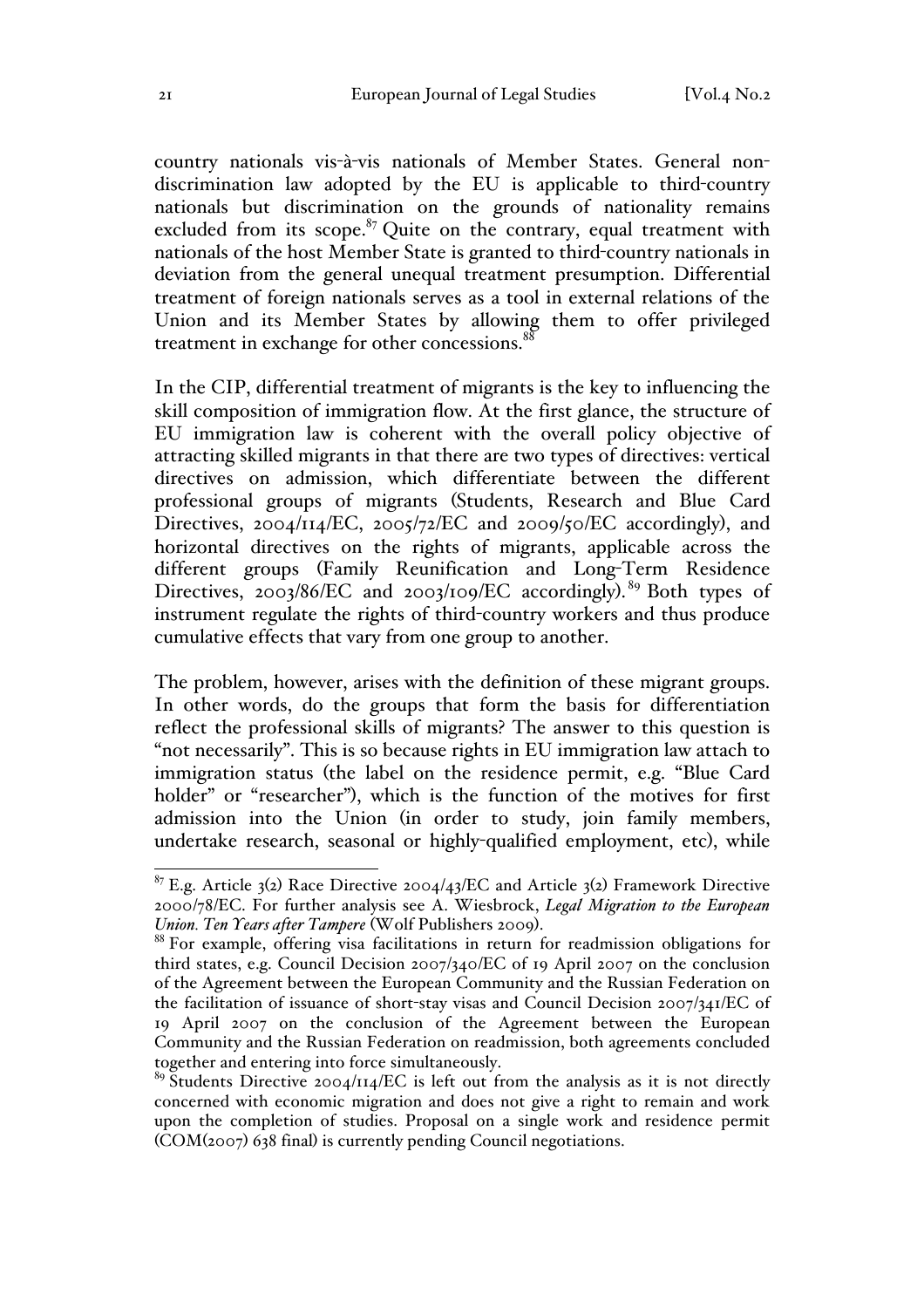subsequent switching between the statuses is not always possible.<sup>90</sup> Differentiation in the admission directives is not linked to the skills of workers *per se*: a highly-skilled third-country national who is a family member of Union citizen, for example, will likely opt for admission as a family member rather than the complex admission and certification procedure under the Blue Card Directive.<sup>91</sup> If not all highly-skilled immigrants are admitted under the Blue Card Directive,  $92$  not all the highly-skilled will benefit from the facilitations contained therein. This is in sharp contrast with the approach adopted in EU free movement law, where the rights of "wanted" migrants (in this case EU national workers) arise as a direct consequence of their economic activity and independently of the initial reason for their migration.<sup>93</sup> Impossibility of switching based on actual employment and impossibility to accumulate rights under the different immigration statuses for which the same individual could be eligible, add rigidity to the system and nullify facilitations aimed at the highly-skilled. In order to promote skilled migration and discourage brain waste, switching and upgrading of status should be allowed for lawfully resident third-country workers who engage in skilled work independently of their initial motives for entry into the Union. Tying the rights of migrant workers to their *actual* employment (rather than to their immigration status in law) would give a clear incentive to engage in skilled work.

The rights directives, on the other hand, apply across the different migrant groups, allowing third-country workers to upgrade their rights subsequently to the first entry into the Union, tying this upgrade directly to the stability of residence in the host Member State. To understand the influence of these directives on the composition of immigration flow, we need to answer whether the "wanted" groups of third-country nationals benefit from these directives more (or at least no less) than third-country

<sup>&</sup>lt;sup>90</sup> A requirement to apply for status prior to admission and from outside the territory of the Member State is contained in Article 3(1) of Research Directive, Blue Card Directive and Students Directives. However, Member States may allow applications for EU Blue Card once already in the country, Article 10 Blue Card Directive.

 $91$ <sup>91</sup> No accumulation of rights under the different immigration status to which the same individual may be entitled is possible under EU immigration law, see for instance Article 3(2)(e) Blue Card Directive. A family member of Union citizen will thus have to choose whether to benefit form EU free movement law but remain dependent on his/her spouse as the source of rights or undergo much more cumbersome admission procedures in order to gain independent rights.

<sup>92</sup> Blue Card Directive also allows parallel national schemes, Article 3(4). <sup>93</sup> E.g. Cases C-415/93 *Bosman* [1995] ECR I-04921,C-292/89 *Antonissen* [1991] ECR I-00745, 53/81 *Levin* [1982] ECR 01035, 48/75 Royer [1976] ECR 497; 157/79 *Pieck* ECR [1980] 02171; 118/75 *Watson and Belmam* [1976] ECR 118; C-363/89 *Roux* [1991] ECR I-273; C-459/99 *MRAX* [2002] ECR I-6591.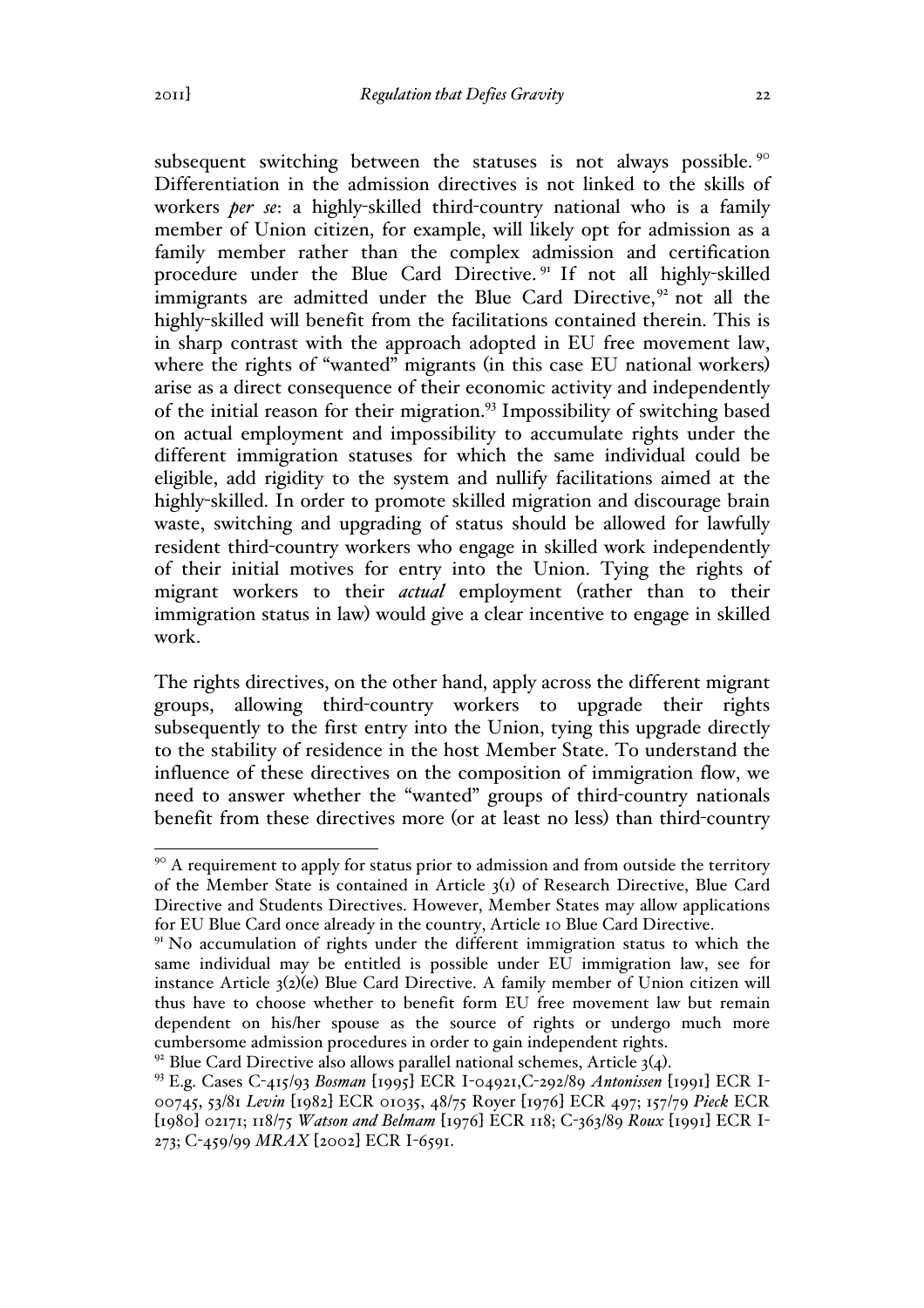nationals generally. This question is addressed below.

#### 3. *Decreasing Costs: Admission Procedures*

EU immigration policy links admission of third-country workers to the availability of open vacancies in specified employment sectors,  $94$  with a protective preference secured for EU labor force.<sup>95</sup> Research and Blue Card Directives are coherent with this approach: both include a mechanism of employer authorizations and quotas that allows each Member State to refuse admission of economic immigrants; this is a *de facto* opt-out available to the Member States from application of the Directives.<sup>96</sup> Those Member States that set their admission quotas and employer authorizations above zero, may subject admission of thirdcountry workers into their territories and labor markets to the so-called "labor market test",<sup>97</sup> which for the holders of EU Blue Card may be made anew on each renewal. <sup>98</sup> To allow adjustments to the divergent and constantly changing needs of the national labor markets, many provisions relating to the acquisition and retention of residence rights remain undefined on Union level, causing variations from one Member State to the other, in particular financial requirements and salary thresholds,<sup>99</sup> conditions for the loss of status,<sup>100</sup> and access to the labor market.<sup>101</sup> EU

 $\overrightarrow{98}$  Articles 8(2) and 12(2) BC Directive.

<sup>&</sup>lt;sup>94</sup> Policy Plan on Legal Migration COM(2005) 669.

<sup>&</sup>lt;sup>95</sup> Articles 11(3)(a) and 14(3) Long-Term Residence Directive, 8(2) BC Directive.

<sup>&</sup>lt;sup>96</sup> A direct opt-out from EU immigration law is exercised by the UK, Ireland and Denmark.

<sup>&</sup>lt;sup>97</sup> Article 8(2) Blue Card Directive, Article 14(2) Family Reunification Directive, Article 14(3) Long-Term Residence Directive as regards admission of long-term residents for employment from one Member State to another; Research Directive does not regulate access to the labor market outside the pre-approved research project with pre-approved employer.

<sup>&</sup>lt;sup>99</sup> Articles  $4(2)a$  and  $7(3-6)$  Blue Card Directive, Article  $6(2)b$  Research Directive, Articles  $5(i)a$ ,  $7(i)$  and  $15(2)a$  Long-Term Residence Directive, Article  $7(i)c$  Family Reunification Directive.

<sup>&</sup>lt;sup>100</sup> Due, inter alia, to non-compliance with the financial and other variable conditions on the renewal of permit. In some cases, divergences arise also due to variations in national implementation: for instance, although Article 9 Long-Term Residence Directive contains mandatory conditions for the loss of status, Finnish law implementing of this directive allows for longer periods of absence without the los of status, §58 Utlänningslag 30.4.2004/301.<br><sup>101</sup> Research Directive does not specify whether researchers may engage in economic

activities other than research and teaching, while its Article  $4(2)$  allows Member States adopt more favorable provisions, presumable including on access to work. Article 12 Blue Card Directive on access to economic activities leaves scope for significant variations between Member States. According to Article 14 Family Reunification Directive, access to employment for family members follows the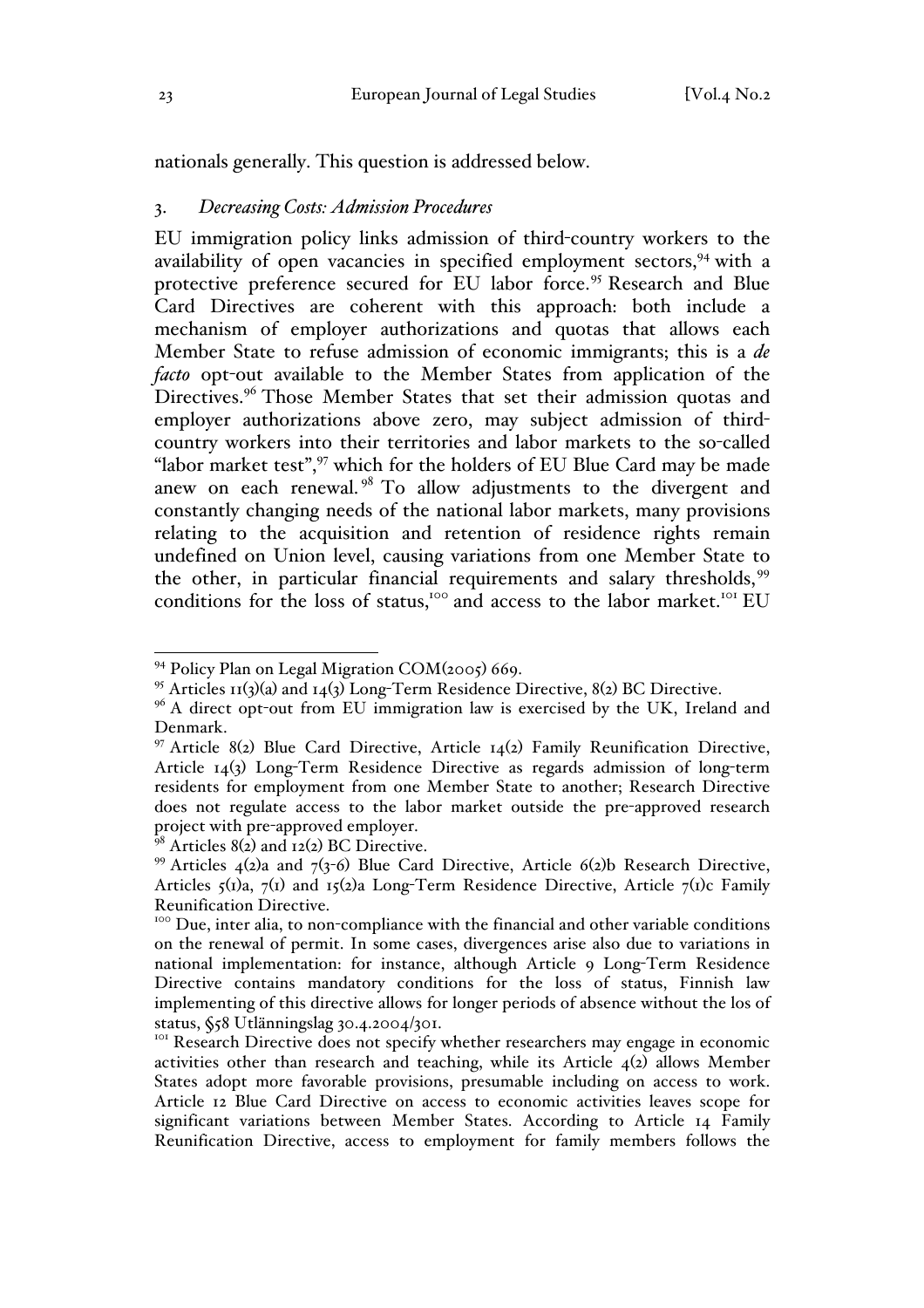and national residence permits may lead parallel co-existence and Member States may issue either to economic migrants.<sup>102</sup> While the intention is clearly to ensure a match between immigrant workers and the local demand for labor, avoiding rigidity that could result from fixing the rules at the Union level, for highly-skilled third-country workers such variations between Member States create uncertainty, making immigration to the EU less attractive.

According to the human capital theory, the choice of whether and where to move depends on the ability of the migrant to predict the value of immigration option, in other words the total earnings from immigration, which is a function of the duration of stay, the rights of migrants, and the wage differential compared to the alternative destinations (including staying at home). Scarcity of any of these factors, e.g. wage differential that in Europe is lower than in the US,<sup>103</sup> can be compensated by the other factors, such as the duration of stay, stronger protection of the rights of migrants, and overall clarity of immigration rules. Inability to forecast future earnings at destination creates a potential cost for migrants and could act as a deterrent, lowering the total volume of immigration, postponing migration<sup>104</sup>, or causing re-migration.<sup>105</sup> High degree of uncertainty over immigration rules (admission, residence length, rights and treatment) in the host state increases migration costs and renders the destination less attractive. In order to enhance selectivity, clarity and predictability of immigration rules should be progressively increased and harmonized for immigrants with the desired skills. A European policy to attract highly-skilled workers requires more boldness if it is to affect the actual composition of immigration flow to any perceptible degree.

national deviations for the main migrant and allows additional national variations under Article 14(2).<br><sup>102</sup> Article 13 Long-Term Residence Directive.

<sup>&</sup>lt;sup>103</sup> One of the non-immigration-law factors that contribute to the self-selection of immigrants with lower human capital in Europe than e.g. in the United States is lower income dispersion and more progressive social policies in the EU. J. Grogger and G. H. Hanson, *'*Income Maximization and the Sorting of Emigrants Across Destinations' [2007] www.princeton.edu/-ies/Spring07/HansonPaper.pdf; G. J. Borjas, 'The Economics of Immigration' [1994] XXXII Journal of Economic Literature ; Ö. B. Bodvarsson and H. Van den Berg, *The Economics of Immigration* (Springer 2009). <sup>104</sup> Ö. B . Bodvarsson and H. Van den Berg, *The Economics of Immigration* (Springer

 $2009$   $50.$ 

<sup>&</sup>lt;sup>105</sup> MIREM data on return of Maghrebi immigrants from the EU and J.-P. Cassarino (ed) 'Return Migrants to the Maghreb: Reintegration and Development Challenges' [2008] RSCAS/EUI http://www.mirem.eu/.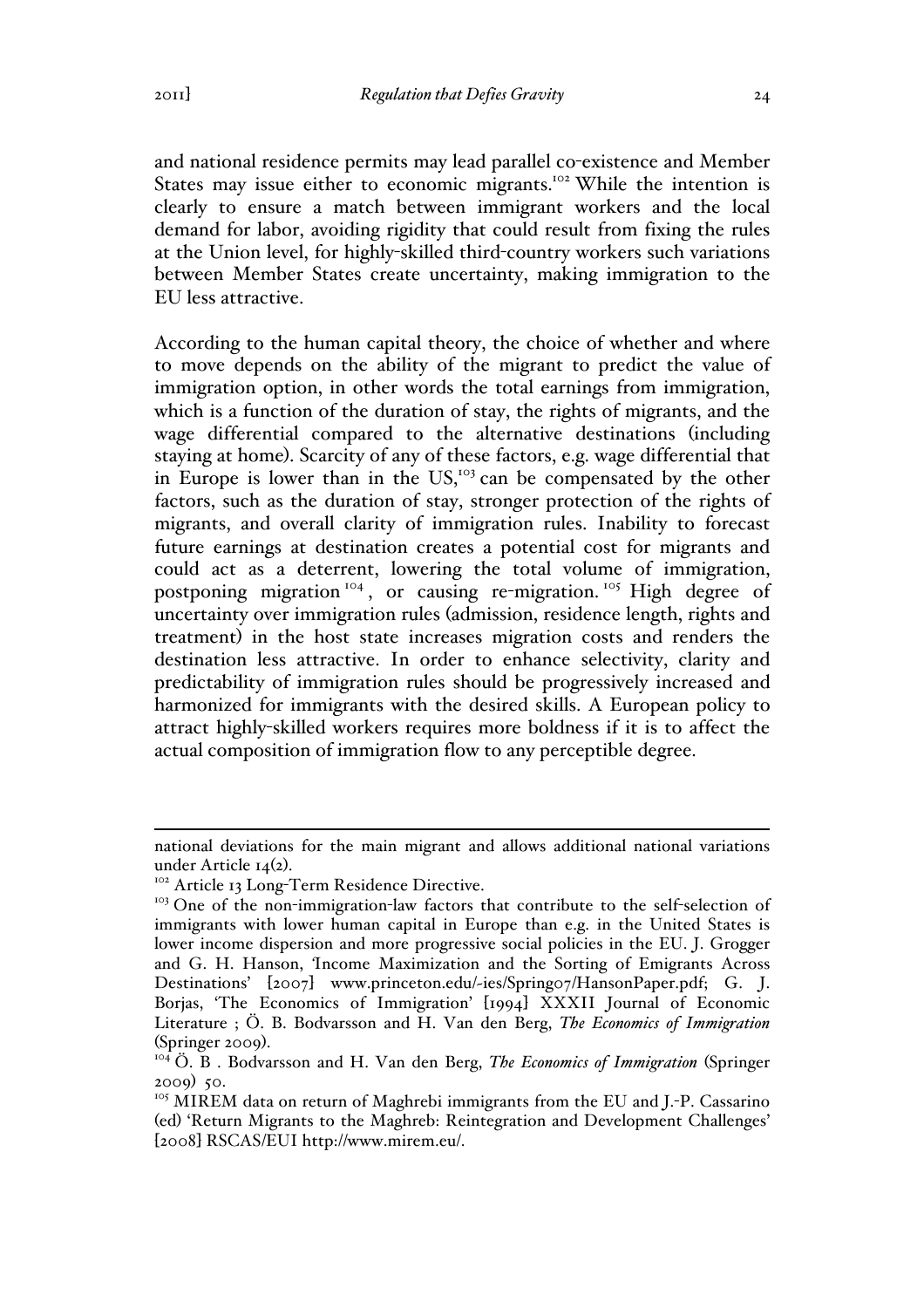# 4. *Increasing Benefits: Length of Stay and Security of Residence*

If immigration is an investment into the individual's future, the value of immigration option is directly proportional to the length of residence at the destination, i.e. the period during which the return on investment is reaped. Recent experiences in Europe show that temporary migration schemes are not sufficiently attractive for highly-skilled immigrants.<sup>106</sup> The pay-off period on immigration is reduced for temporary migrants, while home-specific human capital valuable in the case of return is depreciated during the stay abroad.<sup>107</sup> Temporary character of migration may even lead to a negative self-selection and a drop in the level of skills because temporary immigrants have fewer incentives to invest in the destinationspecific human capital.<sup>108</sup>

Research and Blue Card Directives offer only temporary stay; there is no underlying presumption or expectation that the workers will settle, nor is there a right to permanent settlement from the day of entry or anytime soon after. In order to secure residence and employment rights, thirdcountry nationals must apply for the long-term residence permit after having resided continuously in the EU for at least five years.<sup>109</sup> The likelihood of being able to apply for this permit depends on whether the immigrant succeeds in preserving continuous legal residence over a fiveyear period. The combination of restrictions on employment and geographic mobility with tying residence rights to constant availability of employment make it more difficult for Blue Card holders and researchers to fulfill the residence requirement as compared to other third-country nationals.<sup>110</sup> This makes those who come to the EU for skilled employment

<sup>&</sup>lt;sup>106</sup> This was the conclusion of numerous commentators of the original German "green card" scheme for IT immigrants. See for instance M. Doudeijns and J.-C. Dumont, 'Immigration and Labor Shortages: Evaluation of Needs and Limits of the Selection Policies in the Recruitment of Foreign Labor' [2003] OECD.

<sup>&</sup>lt;sup>107</sup> T. Liebig, 'Migration Theory from a Supply-Side Perspective' [2003] 92 Discussion Paper Research Institute for Labour Economics and Labour Law

www.faa.unisg.ch/publikationen/diskussionspapiere/dp92.PDF.<br><sup>108</sup> B. R. Chiswick, 'Are Immigrants Favorably Selected? An Economic Analysis' in C. D. Brettell and J. F. Hollifield (eds) *Migration Theory: Talking Across the Disciplines* (Routledge 2000) 60-61.

<sup>&</sup>lt;sup>109</sup> The general rule is five years of residence in the same Member State. Blue Card holders may accumulate residence periods in different Member States but must reside continuously in the same Member State for at least two years immediately prior to the application for the long-term resident status (Article 16 Blue Card Directive). Family members of Blue Card holders may still be required to accumulate five years of residence within only one Member State (Article  $15(7)$  Blue Card Directive).<br><sup>110</sup> Articles 7(2), 13(1) and 16 Blue Card Directive and Article 4(1) Long-Term

Residence Directive; Article 8 Research Directive specifies that residence permits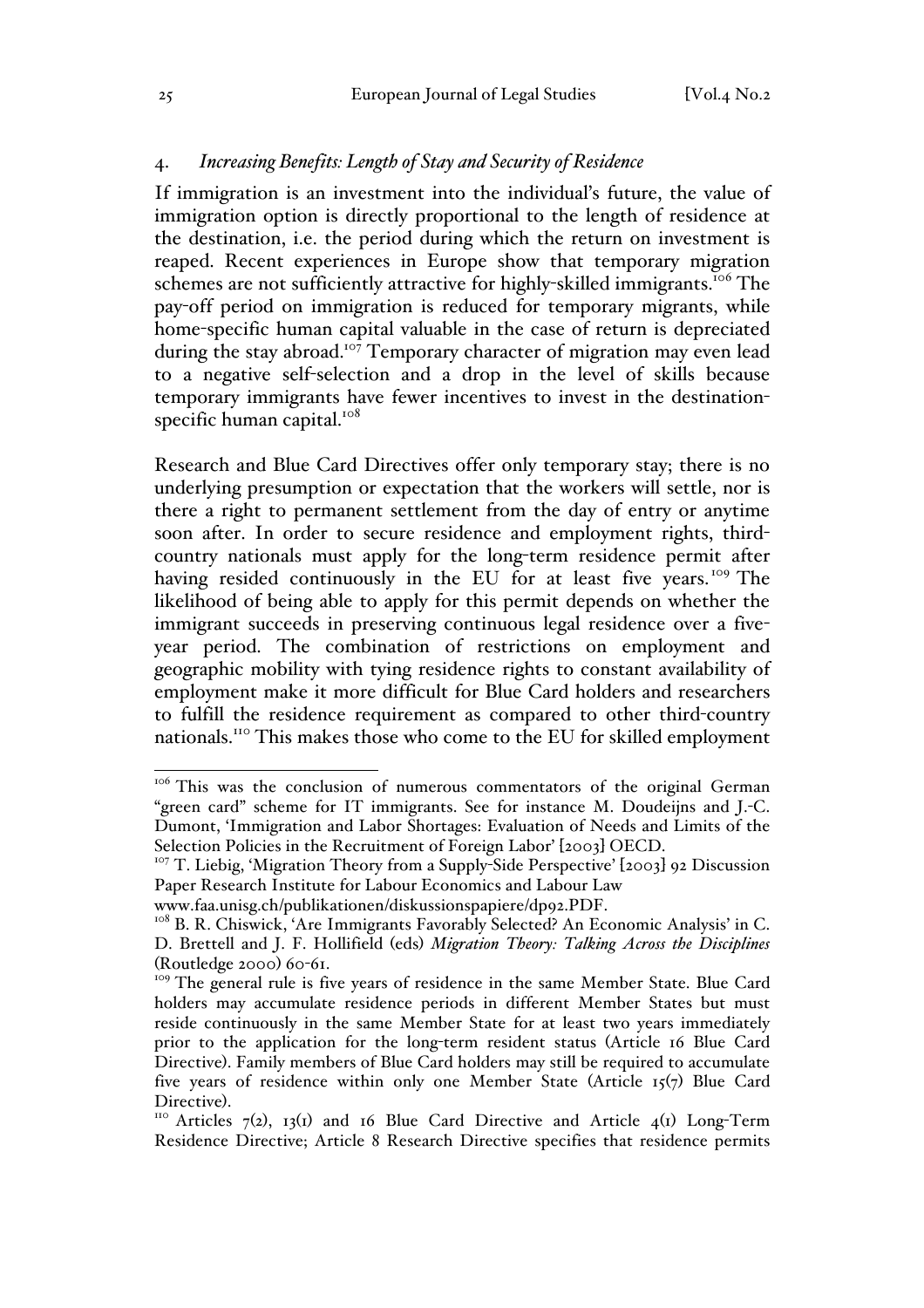comparatively worse off than other migrants, because the general rule of the Long-Term Residence Directive only requires employment at the time of the application for status and not throughout the five preceding years.<sup>111</sup> Researchers are in an even worse situation because they (1) cannot accumulate periods of residence in different Member States and (2) could fall outside the scope of the Long-Term Residence Directive altogether pursuant to Article  $3(2)e^{112}$ 

EU long-term residence rules may be counterproductive for achieving EU policy goals. On the one hand, their very existence undermines the temporary character of labor immigration, one of the objectives of EU immigration policy; on the other hand, long-term residence rules fail to lower the costs of migration by securing a longer period of returns on migration for "wanted" migrants. Despite the weak attempts to facilitate acquisition of the long-term resident status for Blue Card holders, the combination of various rules clearly favors non-economic migrants. While highly-skilled workers are more internationally mobile than their lowskilled counterparts,<sup>113</sup> for many highly-skilled immigrants, especially those from poorer and less stable countries, stability and participation in the host society may be an additional non-monetary benefit of migration, which is already offered by the traditional destination countries. Europe may lose attractiveness if it fails to match the "talent for citizenship

should be valid for at least one year, but typically both research and Blue Card permits are valid for less than fie year, and should thus be renewed at least once before the worker qualifies for acquisition of long-term residence permit; the conditions for admission should be fulfilled on each renewal of permit, Article 9(1)b Blue Card Directive and Article 8 Research Directive.<br><sup>111</sup> Article  $\zeta(1)a$  Long-Term Residence Directive refers to "stable and regular

resources" at the time of application for the permit: thus both at the time of application and prior to that the resources may come from sources other than work, decoupling legality and continuity of residence from the situation in the employment market. This, however, is not so for researchers and Blue Card holders, whose permits are linked directly to their employment.

<sup>&</sup>lt;sup>112</sup> Member States diverge on this point, see Report from the European Commission to the European Parliament and the Council on the application of Directive 2003/109/EC concerning the status of third-country nationals who are long-term residents (28.9.2011) COM(2011)  $585$  final.

<sup>&</sup>lt;sup>113</sup> A. Takenaka, 'Secondary Migration: Who Re-Migrates and Why These Migrants Matter' [2007] Migration Policy Institute www.migrationinformation.org/Feature/print.cfm?ID=597; G. J. Borjas, 'Labor Economics' [2005] 317-319; A. Solimano, 'The International Mobility of Talent and its Impact on Global Development' 08 UN University Discussion Paper [2006]. Positive correlation between education and mobility was also noted in the European context, see A. Turmann, 'A New European Agenda for Labor Mobility' [2004] CEPS Brussels.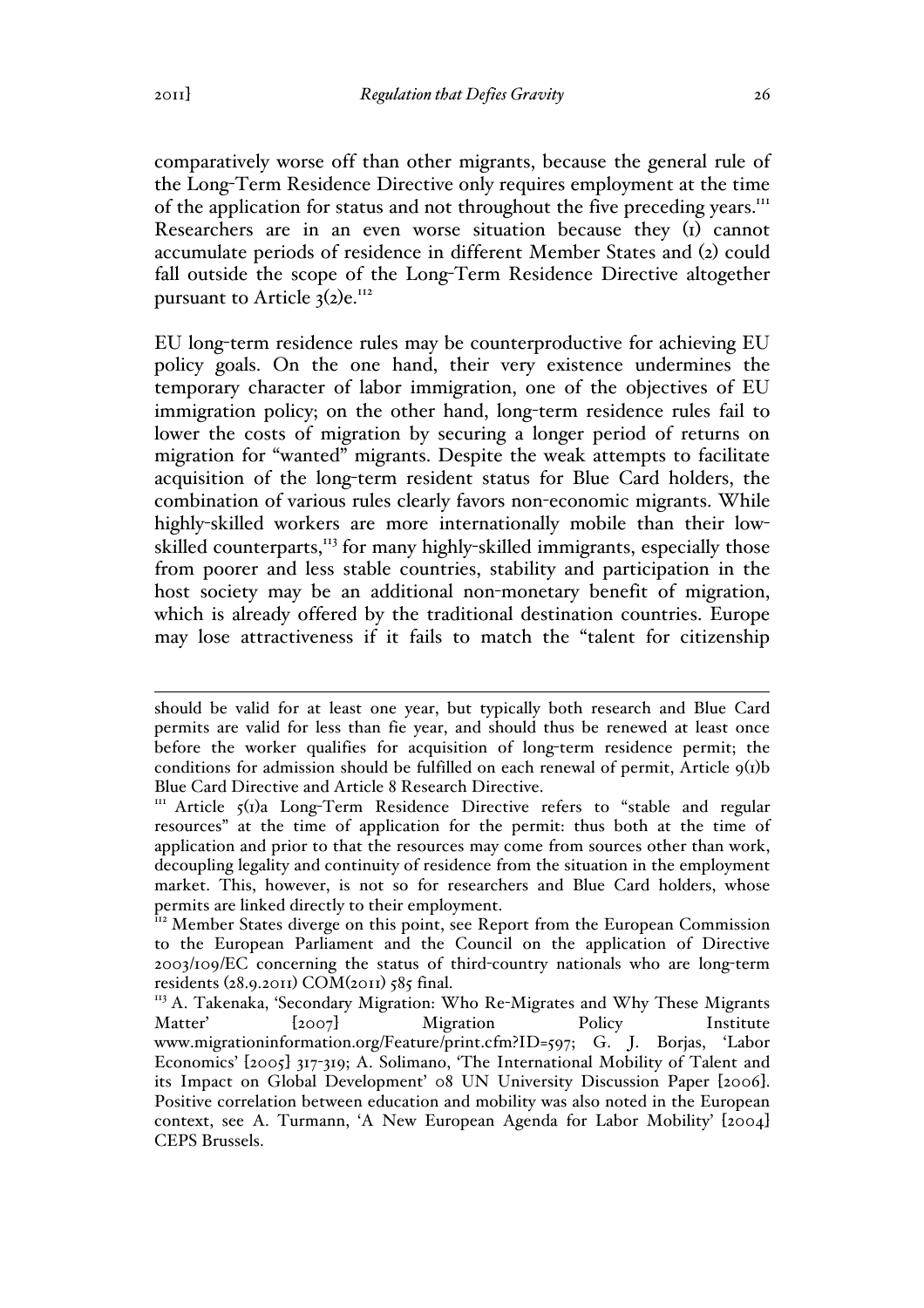exchange" offered elsewhere.<sup>114</sup> Treating "wanted" migrants as "visitors" makes them "less likely to come in the first place".<sup>115</sup>

### 5. *Increasing Benefits: Labor Market Size*

Other things being equal, more populous destination countries are more attractive for migrants, especially the highly-skilled, because they maximize career choices<sup>116</sup> and offer wider consumption options.<sup>117</sup> The size of potential labor market matters more for the highly-skilled: $118$  as workers become more specialized, a limited local labor market is less likely to offer sufficient breadth for lifetime career development.<sup>119</sup> For the highly-skilled, "countries with very specific skills requirements are less attractive than those with a more ample demand for skills, as future employment perspectives will be more limited in the former."<sup>120</sup>

EU law limits employment opportunities of migrants both geographically and by type of economic activity. Only long-term residents (independently of their profession) have a general right to work in the host Member State. Access to the labor market for Blue Card holders and researchers is limited to a specific job with a specific employer; switching jobs *must* be authorized each time, while switching to a branch that does not meet the criteria established in the Directives will lead to a loss of residence

<sup>&</sup>lt;sup>114</sup> M. Ruhs and P. Martin, 'Numbers vs. Rights: Trade-Offs and Guest Worker Programs' [2008] 42 1 IMR; A. Shachar, 'The Race for Talent: Highly Skilled Migrants and Competitive Immigration Regimens' [2006] [2006] 18 NY Univ. L. Rev.

<sup>&</sup>lt;sup>115</sup> J. Wickham, 'A Skilled Migration Policy for Europe? in European Governance of Migration' [2008] www.migration-boell.de (18.01.2010).

<sup>&</sup>lt;sup>116</sup> A. Shachar, 'The Race for Talent: Highly Skilled Migrants and Competitive Immigration Regimens' [2006] 18 NY Univ. L. Rev. This is consistent with the gravity model of immigration developed by Zipf  $(1946)$ , see Ö. B. Bodvarsson and H. Van den Berg, *The Economics of Immigration* (Springer 2009) 30. See also R. Iredale, 'The Need to Import Skilled Personnel: Factors Favouring and Hindering its International Mobility' [1999] 37 1 International Migration 90.

 $117$  Migration is responsive to availability of amenities and overall quality of life, see Ö. B . Bodvarsson and H. Van den Berg, *The Economics of Immigration* (Springer 2009) 34-36.

 $118$  T. Bauer and A. Kunze, 'The Demand for High-Skilled Workers and Immigration Policy' (Feb. 2004) 4274 Centre for Economic Policy Research Discussion Paper.

<sup>119</sup> G. J. Borjas, *Labor Economics* (McGraw-Hill 2005) 318. In some highly-skilled careers, there is even an expectation of geographic mobility without which career progression is stalled, see S. Morano-Foadi, 'Scientific Mobility, Career Progression, and Excellence in the European Research Arear' [2005] 43.5 International Migration 144.

 $120$  T. Liebig, 'Migration Theory from a Supply-Side Perspective' [2003] 92 Discussion Paper Research Institute for Labour Economics and Labour Law

www.faa.unisg.ch/publikationen/diskussionspapiere/dp92.PDF.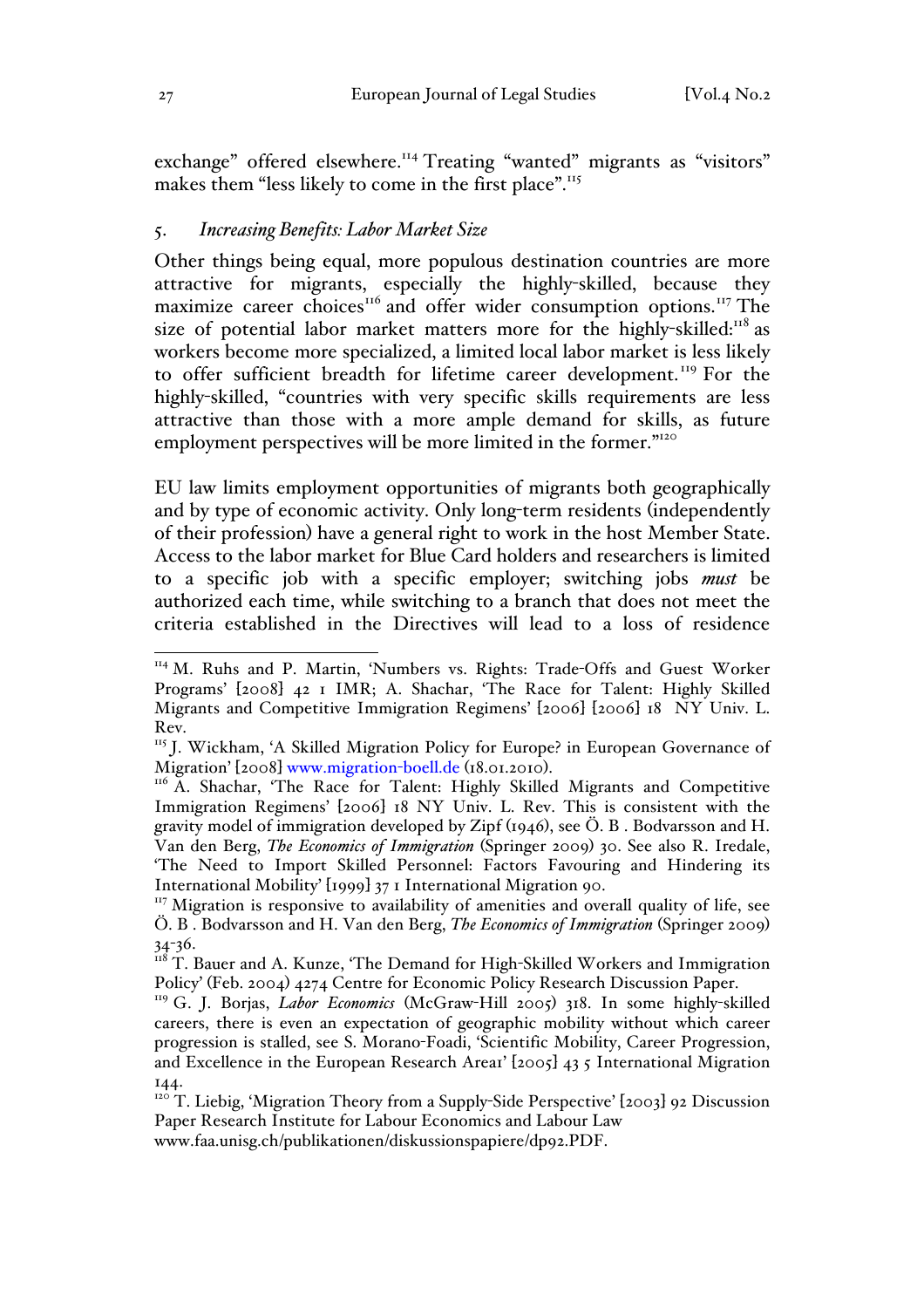permit.121 The right to change jobs for Blue Card holders is circumvented further by tying their residence rights to the continuity of employment.<sup>122</sup> This reduces attractiveness of the EU as a destination for the "wanted" immigrants because workers with high professional qualifications are more likely to change jobs and occupations.<sup>123</sup> Difficulty in switching between various economic activities was one of the reasons for failure of the German "green card" scheme.<sup>124</sup> "Restricting migrants' employment to specific employers […] is likely to have adverse consequences for the employment prospects of resident workers and for the efficiency of the labour market[; i]t can encourage employers to prefer migrants over resident workers who have free choice of employment",<sup>125</sup> creating social dumping and undermining the 2020 Strategy goals.<sup>126</sup>

Geographically, residence and employment permits established in EU law and marked "EU" permits are limited to the issuing Member State and do not grant a right to work and reside outside its borders.<sup>127</sup> Residence and economic activities in another Member State must be authorized anew on each relocation. Although the Directives contain provisions regulating mobility between Member States, the effect of these provisions on mobility is restrictive.<sup>128</sup> Even long-term resident status, which is supposed to secure residence rights and facilitate mobility, is easily lost as a direct consequence of mobility both within the EU and between the EU and

<sup>&</sup>lt;sup>121</sup> Residence of researchers is tied to a hosting agreement with a particular employer for a particular project, Articles  $7(1)(b)$  and  $10(1)$  Research Directive; Articles  $9(1)$  and 12(2) Blue Card Directive.<br><sup>122</sup> Blue Card permit may be withdrawn if unemployment lasts longer than three

consecutive months or if it occurs more than once during the validity of Blue Card, see Article 13 Blue Card Directive. The European Convention on the Legal Status of Migrant Workers obliges France, Italy, Portugal, Spain, Sweden and the Netherlands to allow at least five months' unemployment prior to withdrawal of residence permit. <sup>123</sup> D.G. Papademetriou and K. O'Neil, 'Selecting Economic Migrants' in D.G.

Papademetriou, 'Europe and Its Immigrants in the 21<sup>st</sup> Century' [2006] Migration Policy Institute 236.

<sup>&</sup>lt;sup>124</sup> H. Werner, 'The Current "Green Card" Initiative for Foreign IT Specialists in Germany, in International mobility of the Highly Skilled' [2001] OECD.

 $125$  M. Ruhs, 'Economic Research and Labour Immigration Policy' [2008] 24 3 Oxford Review of Economic Policy 413.

<sup>&</sup>lt;sup>126</sup> One of them being employment: Communication from the Commission, *Europe 2020 A strategy for smart, sustainable and inclusive growth* (3.3.2010) COM(2010) 2020, p. 8.

<sup>&</sup>lt;sup>127</sup> For all groups of migrants, the second Member State must grant a permit to reside in order to move within the Union: Article 19 Long-Term Residence Directive, Article 18 Blue Card Directive, Article 13 Research Directive.

<sup>&</sup>lt;sup>128</sup> A. Kocharov, 'What Intra-Community Mobility for Third-Country Workers?' [2008] 6 E.L.Rev. 913 – 926, S. Iglesias Sanches, 'Free Movement of Third-Country Nationals in the European Union?' [2009] 15 6 E.L.J. 791–805.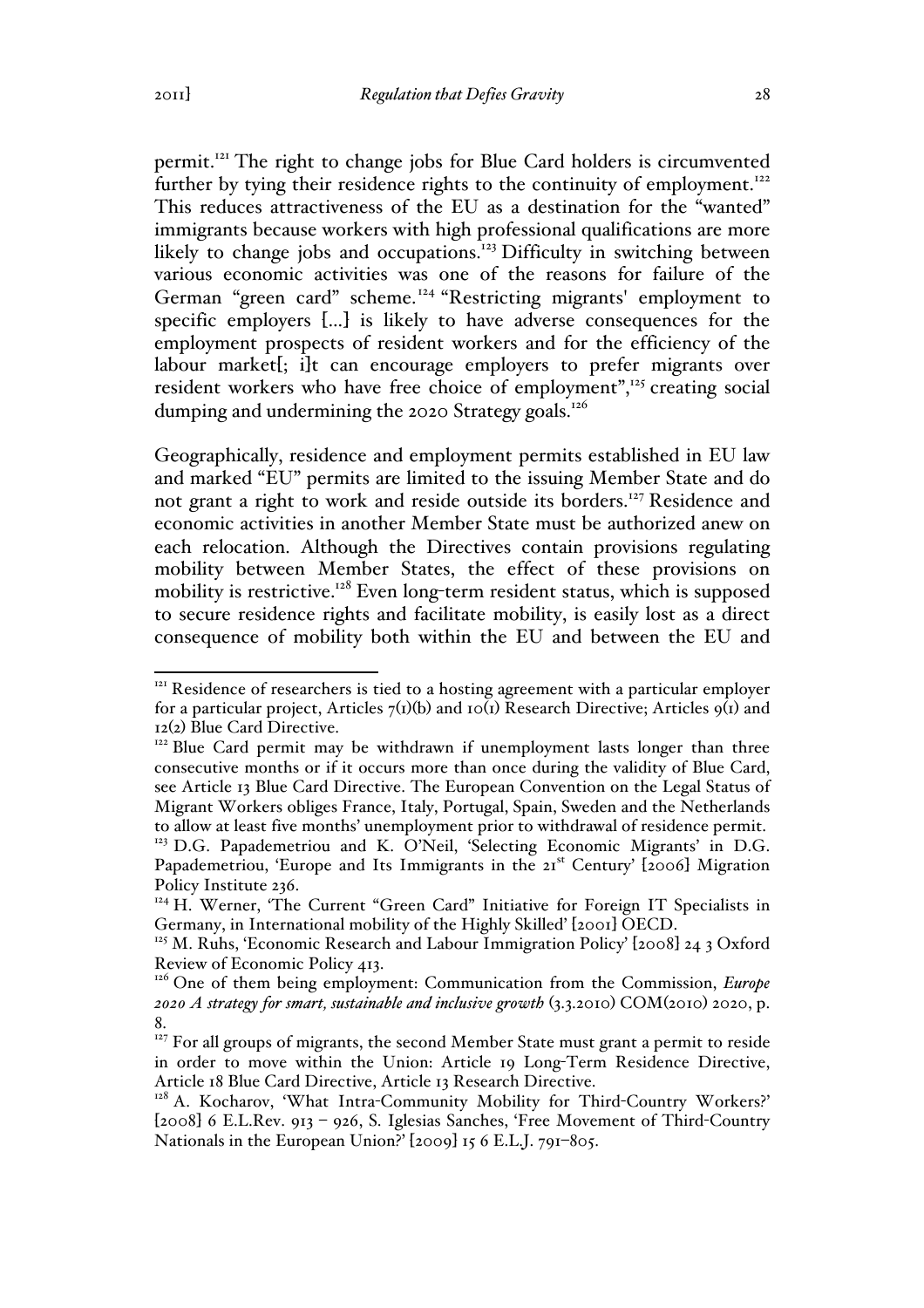non-EU countries.<sup>129</sup> Blue Card Directive explicitly prohibits mobility in the EU during the first 18 months of residence in *each* Member State; thereafter conditions for admission to another Member State equal the conditions for first admission into the Union.<sup>130</sup> If anything, these provisions increase certainty: there is no EU-wide labor market.<sup>131</sup> Surprisingly, the workers who are supposedly the most "wanted" and whose availability should reduce skill shortages in the EU, are being penalized by an outright ban on their geographic mobility. This is in line with the concealed goal of reducing competition for highly-skilled immigrants between Member States. Having established a "level playing field" between themselves, Member States remain disadvantaged in the international arena: a highly-skilled third-country worker might have only one plausible employer in the host Member State due to the structure of its labor market; in a situation where a change of employer takes place, either because of a career move or because the job is no longer available, a rule facilitating admission and preserving residence status in another Member State could induce the migrant to stay in the EU. Without such rule, onward migration from the EU becomes more likely. This is especially so for Blue Card holders, who might see their residence right withdrawn after three months of unemployment in their Member State of  $residence<sup>132</sup>$ 

The mismatch between the connotation of permits as "EU" permits and their substance, limited to the issuing Member State, creates a deceptive impression of the EU as a single immigrant destination, especially as regards the "Blue Card" permit, which was explicitly designed to send a "clear signal" that "highly skilled people from all over the world are

<sup>&</sup>lt;sup>129</sup> Twelve months of absence from the territory of the Community or six years of absence from the issuing Member State trigger a loss of status. Longer absences are permitted for Blue Card holders; however, Member States may limit this extension to cases where the absence is due to the exercise of economic activities or study in the country of origin (Article  $16(4)$  and (5) Blue Card Directive). The status is confined to the issuing Member State and its acquisition *ex nuovo* in other Member States is subject to the same conditions as in the first Member State. A loss of longterm resident status in one Member State may lead to withdrawal of or refusal to renew a residence permit in another Member State (to which the person has relocated pursuant to Chapter III Long-Term Residence Directive) and initiation of removal procedures to a non-EU country even where other conditions for residence continue to be met (Article 22(1)b Long-Term Residence Directive). Member States, however, must allow facilitated re-acquisition of status to compensate for this drawback, though not necessarily re-admit.

<sup>&</sup>lt;sup>130</sup> Article 18 Blue Card Directive.

<sup>&</sup>lt;sup>131</sup> A. Skordas, <sup>T</sup>mmigration and the Market: the Long-Term Residence Directive' [2006] 13 Columbia J. of E.L. 201.

<sup>&</sup>lt;sup>132</sup> Article 13 Blue Card Directive.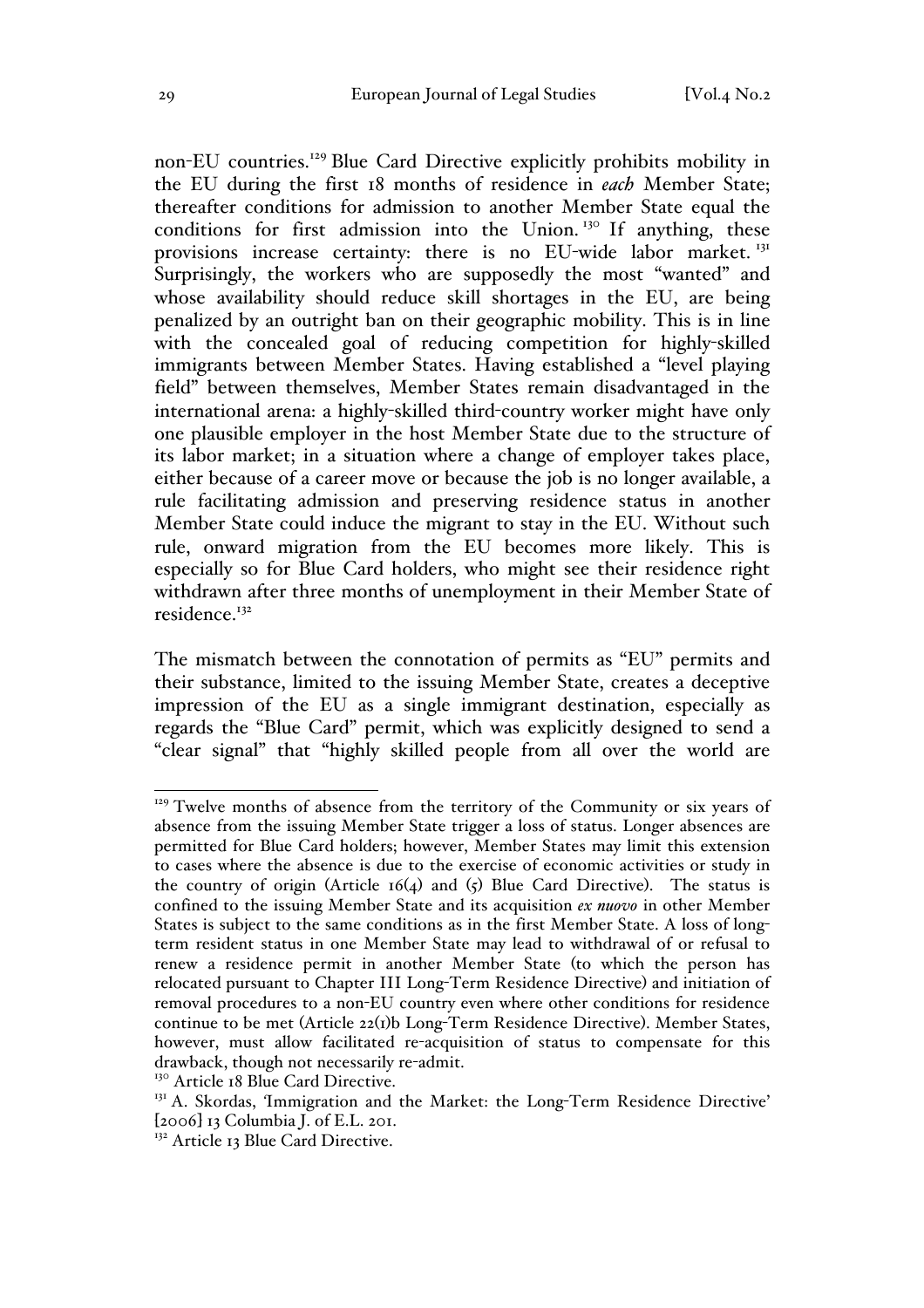welcome in the European Union".<sup>133</sup> Obviously, creating an "EU" permit with a name reminiscent of the US Green Card is likely to "have an effect on the expectations that migrants have regarding their life" in Europe,<sup> $^{134}$ </sup> in particular as regards both stability and geographical breadth of residence and employment rights. This disinformation may lead to suboptimal immigration choices resulting from the underestimation of costs and risks, and the overestimation of benefits of the "destination Europe". Having realized their mistake, migrants will be more likely to re-migrate to destinations outside Europe.<sup>135</sup> Immigrants will waste their time and resources, the benefit of having attracted them will be short-lived, while the reputation of Europe as destination will be undermined. The Blue Card deception could also run counter to Article 3 of the ILO Convention 97 on Migration for Employment, which obliges its signatories – inter alia Belgium, France, Germany, Italy, Netherlands, Portugal, Slovenia, Spain,  $UK$  – to "take all appropriate steps against misleading propaganda" relating to immigration.

It is regrettable that the Union fails to cash in on one of its greatest potentials. An EU-wide labor market is one of the main benefits that EU law could offer to its prospective immigrants.<sup>136</sup> Occupational and geographic mobility of resident third-country workers could be a "primary mechanism" for improving labor market efficiency<sup>137</sup> and enhance the "effective attainment of an internal market".<sup>138</sup> When it comes to the exercise of economic activities, the EU seems incapable to translate its own policy goals into a binding law that would achieve them.

## 6. *Decreasing Costs: Family Reunification*

Inability to live with one's own family is one of the most immediate nonmonetary costs of migration. Following the differentiation principle, EU

 $\frac{133}{33}$  J. M. Barroso, SPEECH/07/650, http://europa.eu/rapid/pressReleasesAction.do?reference=

SPEECH/07/650 (18.01.2010).<br><sup>134</sup> W. Geis, S. Uebelmesser and M. Werding, 'Why Go to France or Germany, if You Could Go As Well to the UK or the US? Selective Features of Immigration in Four Major OECD Countries' [2008] 2427 CESIFO Working Paper 9 www.cesifogroup.org/wp; S. Peers, 'Attracting and Deterring Labour Migration: The Blue Card and Employer Sanctions Directives' [2009] 11 E.J. of Migration and L. 410.

<sup>&</sup>lt;sup>135</sup> Ö.B. Bodvarsson and H. Van den Berg, *The Economics of Immigration* (Springer 2009) 264

<sup>&</sup>lt;sup>136</sup> Y. Schibel, 'Mobility Rights in Europe' in R. del Caz, M. Rodríguez and M. Saravia (eds) 'Report of Valladolid. The Right to Mobility' [2005] www.migpolgroup.com/documents/3183.html; S. Mahroum, 'Europe and the Immigration of Highly Skilled Labour' [2001] 39 5 International Migration.

<sup>&</sup>lt;sup>137</sup> Recital 15 Blue Card Directive.

<sup>&</sup>lt;sup>138</sup> Recital 18 Long-Term Residence Directive.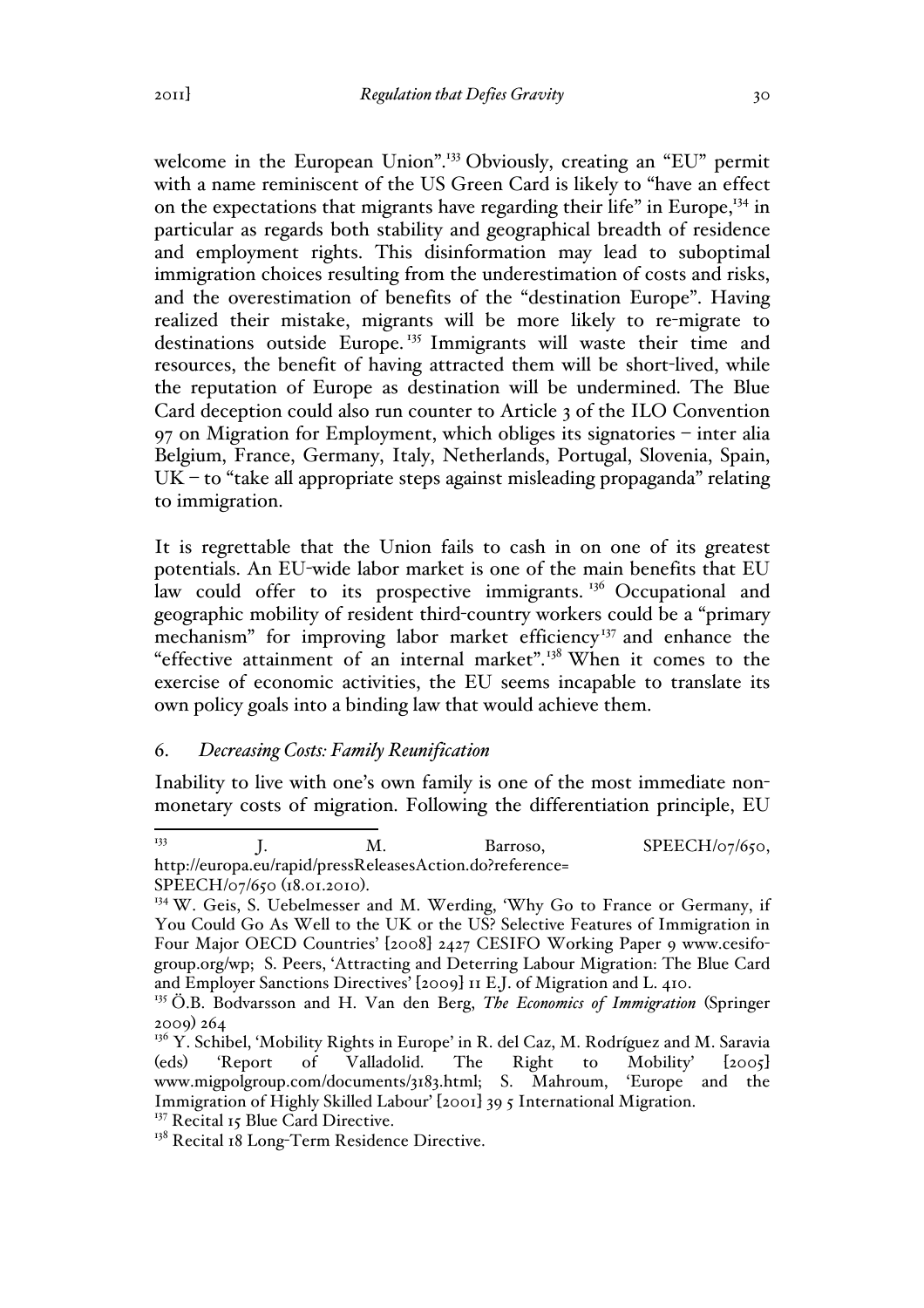immigration law facilitates family reunion for "wanted" third-country nationals. Blue Card holders enjoy exemptions from some of the onerous conditions of the Family Reunification Directive: the requirements of the "reasonable prospects" of permanent residence, the minimal residence period, facilitation of integration requirements where they are applied, halved period for evaluation of applications, and immediate access to the labor market for family members.<sup>139</sup> Family unity of researchers should be "facilitated and supported"<sup>140</sup> though each Member State "decides to grant a residence permit to the family members of a researcher"<sup>141</sup> without a binding EU standard.<sup>142</sup>

Exercise of mobility between Member States is much more problematic for family unity of third-country workers. Although the Blue Card Directive offers Blue Card holders a possibility to accumulate periods of residence in different Member States for the purposes of acquisition of long-term residence permit (five years of continuous residence), there is no provision for a similar facilitation for their accompanying family members. Intra-EU mobility for family members of researchers is even more problematic because the Research Directive leaves the admission of family members to the discretion of Member States; thus, family members may face with different rules on their admission each time their researcher spouse moves between Member States. Not only does this create uncertainty about migration outcomes, but it may discourage the primary migrant from effectuating the move altogether. As an increasing number of spouses are themselves career professionals and participate in immigration choices, their position becomes equally important to that of the principle migrant.<sup>143</sup>

## 7. *Increasing Benefits: Labor Market Access for Family Members*

Despite facilitated rules for family reunification outlined above, family members of researchers and Blue Card holders may find it more difficult, as compared to other immigrants, to access the labor market. This is so because Member States may restrict access to economic activities for

<sup>&</sup>lt;sup>139</sup> Article 15 Blue Card Directive.

<sup>&</sup>lt;sup>140</sup> Recital 18 Family Reunification Directive.

<sup>&</sup>lt;sup>141</sup> Article 9(1) Research Directive. Family reunification of researchers upon their mobility between Member States is governed by national law, see Recital 19 Family Reunification Directive.

<sup>&</sup>lt;sup>142</sup> It is recommended that Member States offer "favorable and attractive conditions and procedures" for family reunification of researchers. Point 3 Council Recommendation 2005/762/EC.

<sup>143</sup> D. Guellec and M. Cervantes, 'International Mobility of Highly Skilled Workers: From Statistical Analysis to Policy Formulation, in International Mobility of the Highly Skilled' [2001] OECD.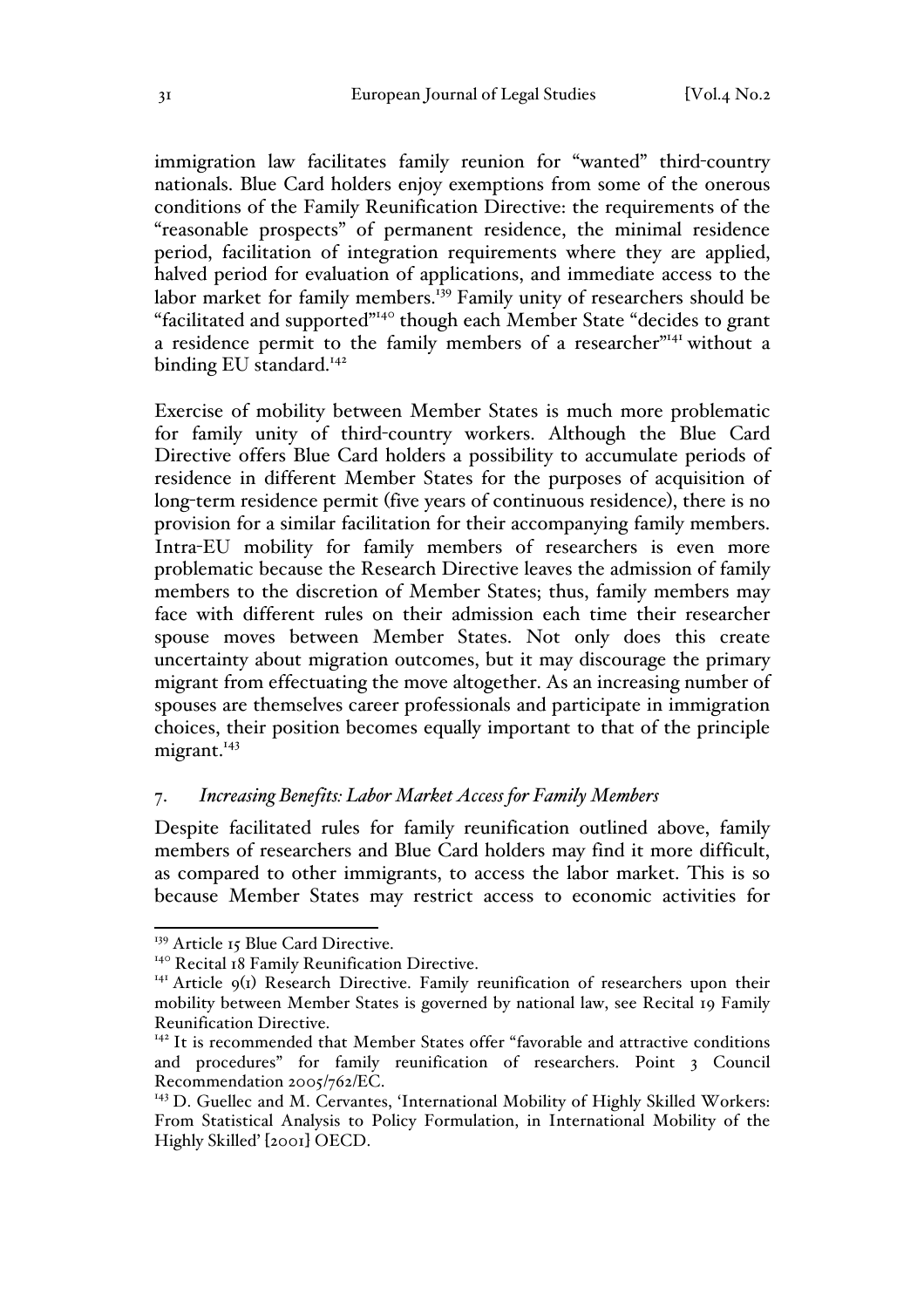family members of any immigrant group "in the same way as the sponsor".144 Where the sponsor's work permit is limited to one employer or branch, or sets an overall cap on the number of hours she may work, this may apply equally to all her family members. Not all family members of the highly-skilled migrants will necessarily qualify for employment under the Blue Card scheme or under the Research Directive; even those who do possess the necessary qualifications may be unable to find employment in the same branch due to the labor market structure of the host Member State. Children of Blue Card holders may be excluded from the labor market altogether for lack of requisite qualifications. Yet, the degree to which family members can compensate for the opportunity costs incurred by quitting a job at an alternative destination in order to follow the principle migrant has a major impact on destination choice.<sup>145</sup> This is why countries competing for the "wanted" immigrants increasingly allow spouses of the highly-skilled immediate access to their labor market.<sup>146</sup> In EU free movement of workers, liberal family reunification rules are a condition *sine qua non* for ensuring mobility of EU nationals.<sup>147</sup> Fortunately, the rules on access to work for family members of third-country workers are only minimum standards, not followed by all Member States.<sup>148</sup> It is nevertheless surprising that EU immigration law sets such low a standard that the objectives of EU immigration policy come in peril and must be rescued by non-application of what EU law allows.

## 8. *Decreasing Costs: Rights Protection*

It has long been recognized in EU free movement law that the protection of the rights of migrant workers plays a key role in their ability and willingness to migrate. The ECJ has developed the doctrines of direct effect, *effet utile*, and state responsibility in order to ensure the protection of the individual's rights in EU law.149 Third-country nationals benefit from these principles when they derive rights from Union-citizen family members<sup>150</sup> or EU service providers.<sup>151</sup> These doctrines have equally been

 $144$  Article 14(1)b Family Reunification Directive.

<sup>145</sup> G. J. Borjas, *Labor Economics* (McGraw-Hill 2005) 321-327.

 $146$  This has been the case, for instance, in Australia and Germany, see A. Shachar, 'The Race for Talent: Highly-Skilled Migrants and Competitive Immigration Regimes'185, 190.

<sup>147</sup> E.g. cases C-370/90 *Singh* (1992) ECR I-04265, C-60/00 *Carpenter* (2002) ECR I-06279, C-127/08 *Metock* (2008) ECR I-06241.

<sup>&</sup>lt;sup>148</sup> K. Groenendijk, R. Fernhout, D. van Dam, R. van Oers, T. Strik, 'The Family Reunification Directive in EU Member States the First Year of Implementation' [2007] Centre for Migration Law Nijmegen.

<sup>149</sup> Case 6/64 *Costa v ENEL*, Case 26/62 *Van Gend en Loos*, Case C-6&9/90 *Frankovich.* <sup>150</sup> Case C-127/08 *Metock* (2008) ECR I-06241; Case C-34/09 *Zambrano*; Article 24(1) Directive 2004/38/EC.

<sup>151</sup> Case C-43/93 *Van der Elst* (1994) ECR I-03803.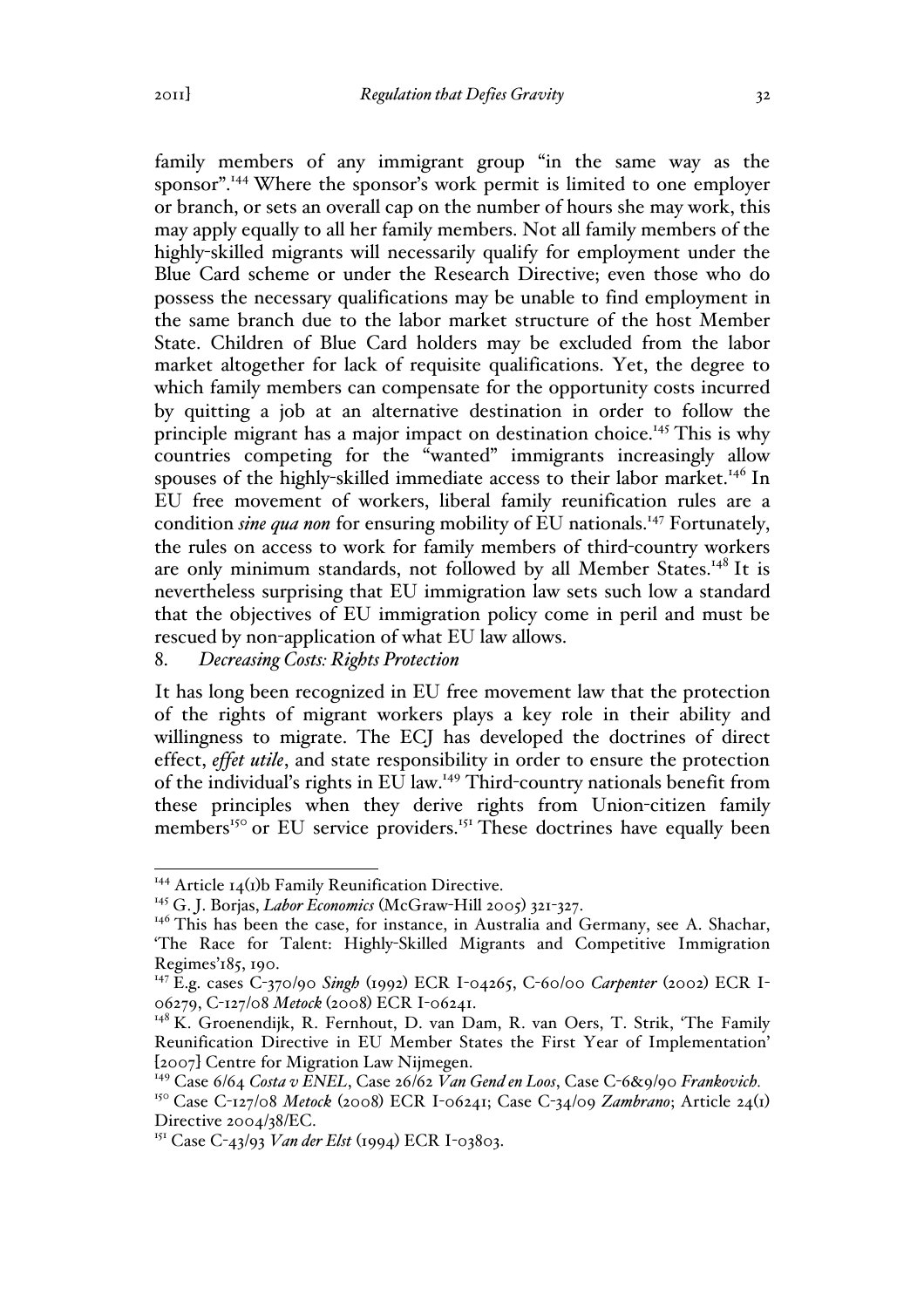extended to the provisions of mixed external agreements with thirdcountries where these provisions regulate the rights of migrant workers.<sup>152</sup> While a detailed discussion of all these instruments would go beyond the scope of this work,<sup> $153$ </sup> it is important to note here that third-country nationals do benefit from rights that are directly applicable and enforceable both against their host Member State and against employers.

EU immigration law is different. First, the rights of third-country nationals are not set in the Treaty text itself but in the secondary legislation, which takes form of directives. This strips the rights from horizontal direct effect, making them directly enforceable in national courts only against the state but not against private parties (most importantly, not against employers). <sup>154</sup> Many provisions of EU directives on legal migration are difficult to enforce even against the state because their objectives are far from clear, their provisions are often optional and open-ended, leaving only *effet utile* as a last resort.

Second, equality with host state nationals is an exception in EU immigration law, and is often limited to narrow fields. Presumption of inequality is particularly strong as regards access to economic activities (secured on quasi-equal footing with nationals only for long-term residents) and rights related to services financed from the public coffer. The latter include access to education, housing, and tax benefits, which are protected at a minimum-standard level.<sup>155</sup> Equal treatment is more widespread as regards employment-related rights, such as working conditions,

 <sup>152</sup> Cases 12/86 *Demirel* (1987) ECR 03719, C-18/90 *Kziber* (1991) ECR I-00199, C-235/99 *Kondova* (2001) ECR I-06427, C-265/03 *Simutenkov* (2005) ECR I-02579.

<sup>&</sup>lt;sup>153</sup> See *ex multis*, A. Evans, 'Third-Country Nationals and the Treaty on European Union' [1994] EJIL 5; K. Hailbronner, 'European Immigration and Asylum Law under the Amsterdam Treaty' [1998] CMLR 35; J. Niessen, 'Overlapping Interests and Conflicting Agendas: The Knocking into Shape of EU Immigration Policies' [2001] EJML 3; J. Apap, 'Shaping Europe's Migration Policy New Regimes for the Employment of Third Country Nationals: a Comparison of Strategies in Germany, Sweden, the Netherlands and the UK' [2002] EJML 4; A. Baldaccini and H. Toner, 'From Amsterdam and Tampere to the Hague: An Overview of Five Years of EC Immigration and Asylum Law' in A. Baldaccini, E. Guild, H. Toner (eds) *Whose Freedom, Security and Justice?* (Hart Publishing 2007); E. Ozlem Atikcan, 'Citizenship or Denizenship: The Treatment of Third Country Nationals in the European Union' [2006] Sussex European Institute working paper, www.sei.ac.uk (05.02.2010)

<sup>&</sup>lt;sup>154</sup> For more on (the absence of) horizontal direct effect of directives see, T. Tridimas, 'Horizontal Direct Effect of Directives: a Missed Opportunity?' [1994] 19(6) ELRev 621-636, P.Crig, 'Directives: Direct Effect, Indirect Effect, and the Construction of National Legislation' [1997] 22 6 ELRev 519-538, M. Lenz, 'Horizontal What? Back to Basics' [2000] 25 5 ELRev 509-522.

<sup>&</sup>lt;sup>155</sup> Articles 12(c) Research Directive, 14 Blue Card Directive, 11 Long-Term Residence Directive.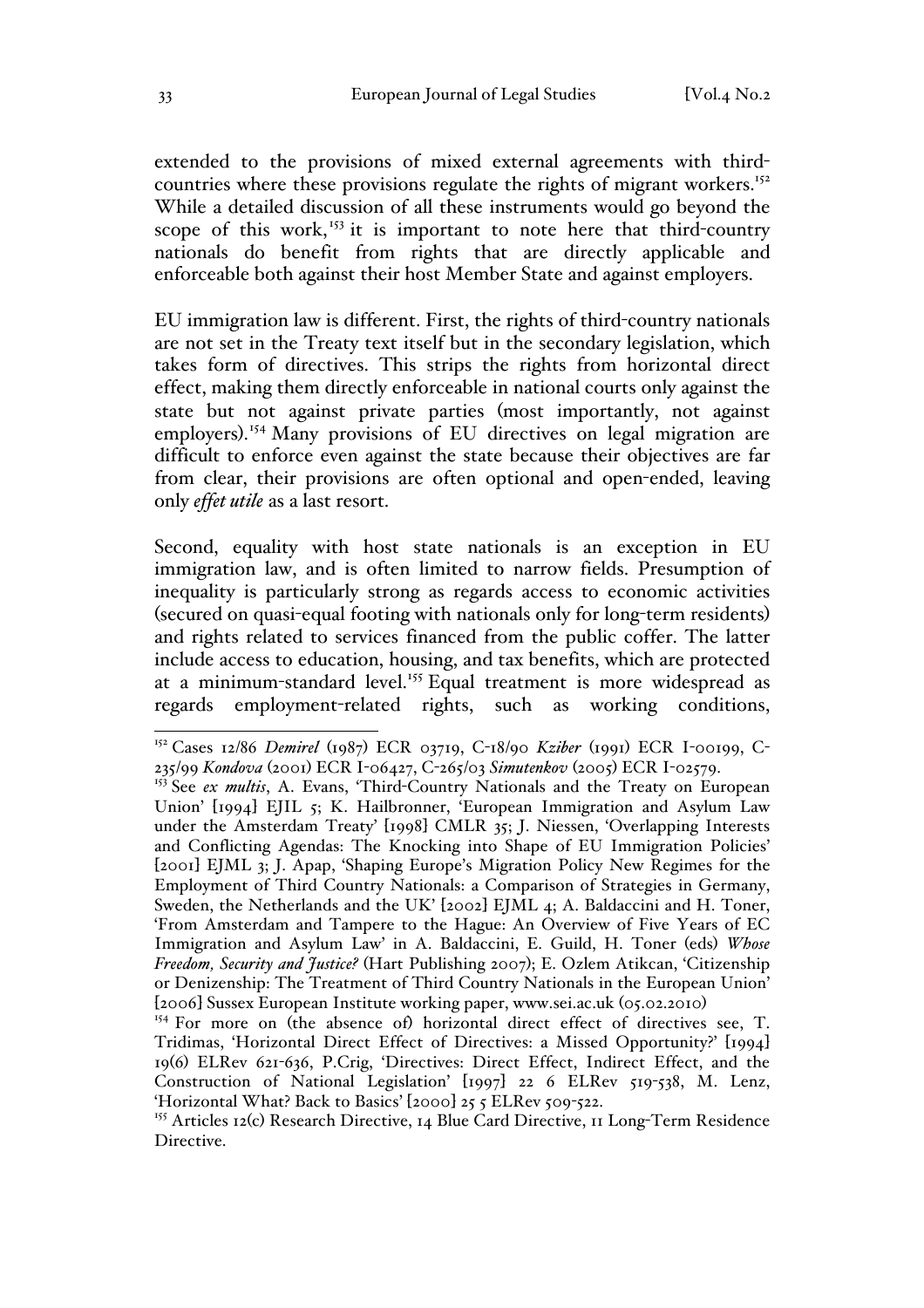recognition of professional qualifications and freedom of association, where equality without reservations is secured in the Charter of Fundamental Rights<sup>156</sup> and reiterated in all immigration Directives as well as in some external agreements of the EU.<sup>157</sup> Possibly, having the same rights secured in immigration directives and in the Charter also give these rights a direct horizontal effect, making them enforceable against employers without the need for national implementing measures.

EU law differentiates the rights accorded to different immigrant groups, but the criterion employed for raising the level of rights is not the skill or economic activity of migrants. Priority instead is placed on securing rights for those already settled, while rights of newcomers persistently remain sidelined. This is in line with the CIP objective of "fair" treatment, $158$  while at the same times undermining the objective of managing the composition of immigration flows. Equal treatment rights are widest for long-term residents, enhanced for Blue Card holders, and significantly reduced for researchers. The final policy choice is relegated to the national level, as each Member State may enhance differentiation by raising the level of rights for any immigrant group and facilitating naturalization (and thus the access to full rights of Union citizenship). Considering the low minimal level of rights ensured in EU law, the contribution of EU immigration law to positive self-selection of migrants is negligible.

## IV. SUMMARY AND DISCUSSION

The table below summarizes the results of the combined effect of the four Directives in terms of the costs and benefits imposed on researchers and Blue Card holders. For each of the areas regulated by EU immigration law, the middle column reflects the cost or benefit effect that should result to the highly-skilled in order to enhance their self-selection, as suggested by economics of migration; the last column reflects the corresponding

<sup>&</sup>lt;sup>156</sup> Articles 27-31 EU Fundamental Rights Charter.

<sup>&</sup>lt;sup>157</sup> Articles 12 Research Directive, 14 Blue Card Directive, and 11 Long-Term Residence Directive. Equal treatment with host Member State nationals as regards working conditions is also granted in the external agreements of the  $EU - op.$ cit  $84$ -86.

<sup>&</sup>lt;sup>158</sup> Policy Plan on Legal Migration (2005) COM 669 final; S. Castles, 'Back to the Future? Can Europe Meet its Labor Needs through Temporary Migration?' [2006] 1 Int. Migration Institute Working Paper 27. Single Permit Proposal, currently negotiated in the Council, has been qualitatively transformed from a horizontal instrument that protects rights of all third-country nationals who are allowed to work in the EU, into yet another vertical directive that regulates rights only of those who are admitted under a certain type of residence permit: compare the scope of the original proposal COM (2007) 638 final, Articles 2(b) and 3(1)b, to the amended version, interinstitutional file 2007/0229 (CNS) (30.06.2009), Articles 2 and 3.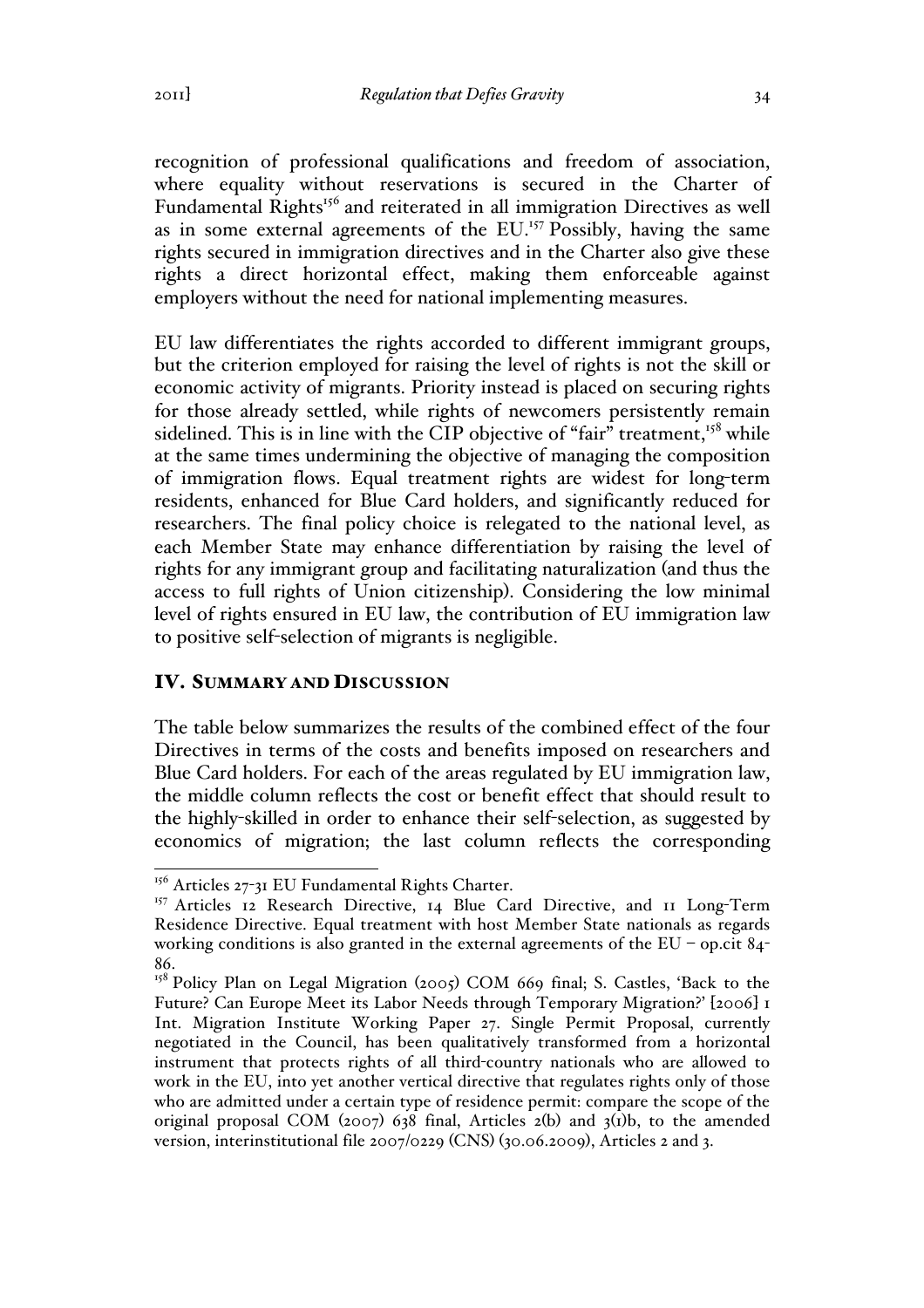situation under EU immigration law. Each factor is taken in isolation, other factors deemed equal. The inconsistencies between what is required to achieve the objectives of the CIP and the actual effects of EU Directives are highlighted in Bold.

|                             | Economics of migration                                                                                                                                         | EU immigration law                                                    |
|-----------------------------|----------------------------------------------------------------------------------------------------------------------------------------------------------------|-----------------------------------------------------------------------|
| Admission criteria          | COST<br>Admission linked<br>employment                                                                                                                         | COST<br>to Admission linked<br>to<br>employment                       |
| Admission<br>procedure      | Migration costs due to<br>bureaucracy are high for all bureaucracy and<br>migrants<br>low<br>but<br>"wanted" migrants                                          | COST<br>all complexity are<br>for uniformly high for all<br>migrants  |
| Labor market size           | <b>BENEFIT</b><br>Enhanced<br>geographic<br>mobility for employment                                                                                            | COST<br>Restricted geographic<br>mobility<br>for<br>employment        |
| Employment<br>mobility      | <b>BENEFIT</b><br>Right to change jobs / branch<br>employers                                                                                                   | COST<br>Right to change jobs /<br>/ employer<br>branch<br>restricted  |
| <b>Family reunification</b> | <b>BENEFIT</b><br>Facilitation of<br>reunification rules                                                                                                       | <b>BENEFIT</b><br>familyFacilitation of family<br>reunification rules |
| Rights of<br>members        | <b>BENEFIT</b><br>familyBroad and immediate Access to employment<br>employment rights for family members<br>admitted family members<br>admitted family members | COST<br>limited                                                       |
| Length of stay              | <b>COST</b><br>Temporary stay linked to Temporary stay linked<br>employment                                                                                    | <b>COST</b><br>to employment                                          |
| rights                      | <b>BENEFIT</b><br>Security of residenceClear possibility<br>permanent stay for "wanted" permanent stay<br>migrants                                             | <b>COST</b><br>ofMore difficult to attain<br>for<br>"wanted" migrants |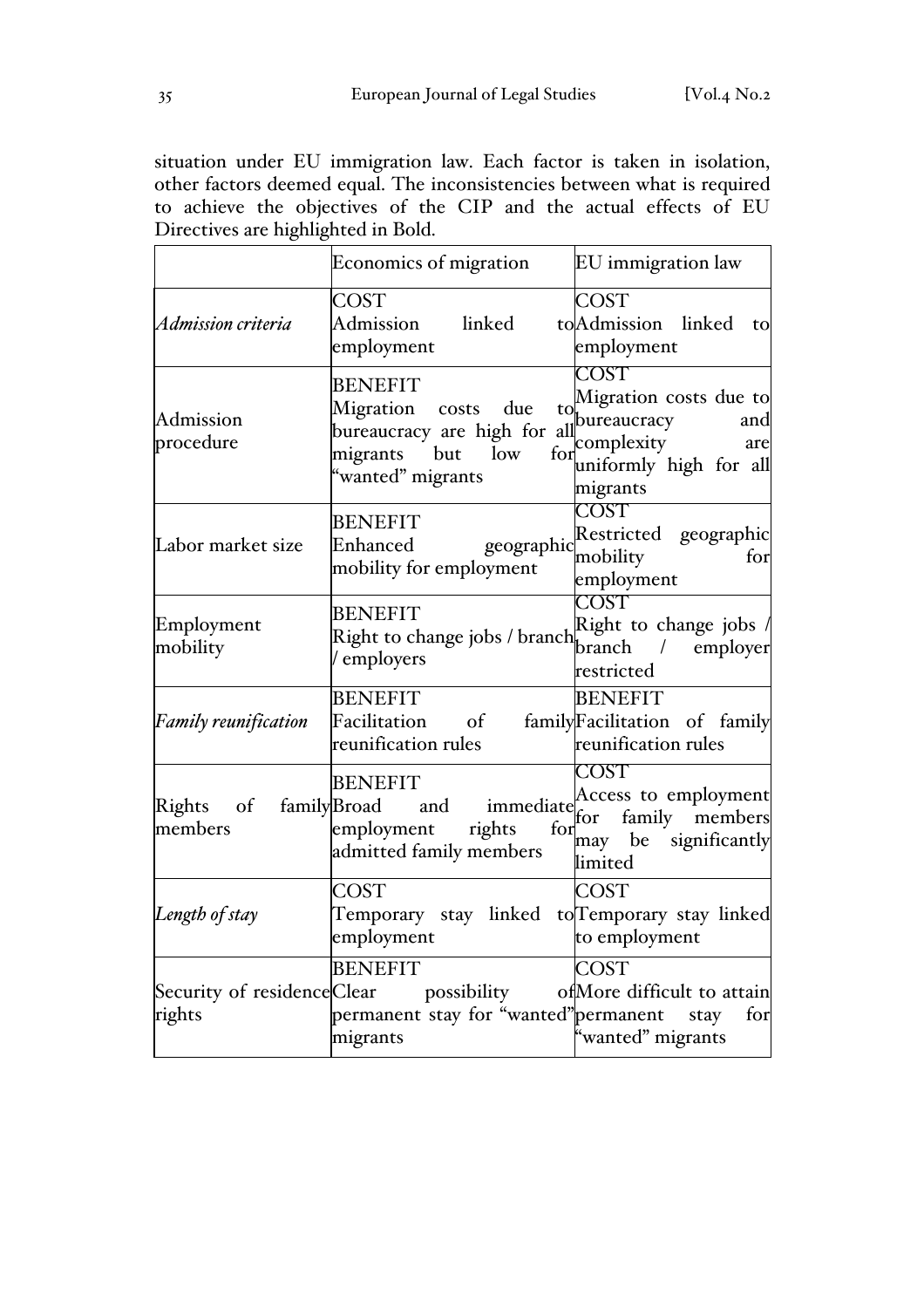| Non-discrimination | <b>BENEFIT</b><br>BEINETTI<br>Strong non-discrimination, nationals is only<br>equal treatment and anti-<br>fields as a derogation<br>racism policy | Equal treatment with<br>from the unequal<br>treatment standard |
|--------------------|----------------------------------------------------------------------------------------------------------------------------------------------------|----------------------------------------------------------------|
|--------------------|----------------------------------------------------------------------------------------------------------------------------------------------------|----------------------------------------------------------------|

The table is revealing. In six cases out of nine, EU immigration law establishes rules contrary to the objectives of EU immigration policy, imposing a cost on migrants instead of conferring benefits. While economics of immigration suggest that only two of the nine factors should be restrictive in order to implement selective immigration policy biased towards the highly-skilled, the only liberalization granted to "wanted" immigrants in EU law is facilitation of family reunification for Blue Card holders. The other eight factors – and for researchers all nine – amount to an overall restriction, which will reduce the net benefits of migrating to the EU. This is a surprising result if we believe in the scarcity of "wanted" workers both in the EU and globally. Under a shortage of highly-skilled workers, provisions of immigration law that decrease net benefits to this group of migrants can be expected to cause a fall in their overall number and a loss for the destination economy and its business. Economic considerations and interests of national economies are what Member State governments and EU institutions argue to justify the adoption of EU immigration law. Yet, the substance of the adopted law jeopardizes the achievement of these goals.

Evaluation of EU law on legal economic immigration depends largely on our benchmark. The Directives enhance legal venues for economic migration in comparison to the previous European rules. Western Europe evolved from a low-skilled labor immigration policy in the 1960s to a zero labor immigration policy in the 1990s, and a temporary admission policy for the highly-skilled workers presently. These are radical changes over a very short time span. Both the magnitude of change and the brief period available for its implementation present a considerable challenge that might be insurmountable simply because of the natural length of human life cycle. Measuring the directives by reference to the rights of nationals of the Member States also presents a coherent picture, considering the restrictions on free movement of workers from new Member States and the fact that naturalization policies remain within the sole competence of each European nation. Yet, these comparisons do not reflect the reality that in competing for the "wanted" immigrants, the EU and its constituent countries do not challenge themselves or their own citizens but the traditional countries of immigration.